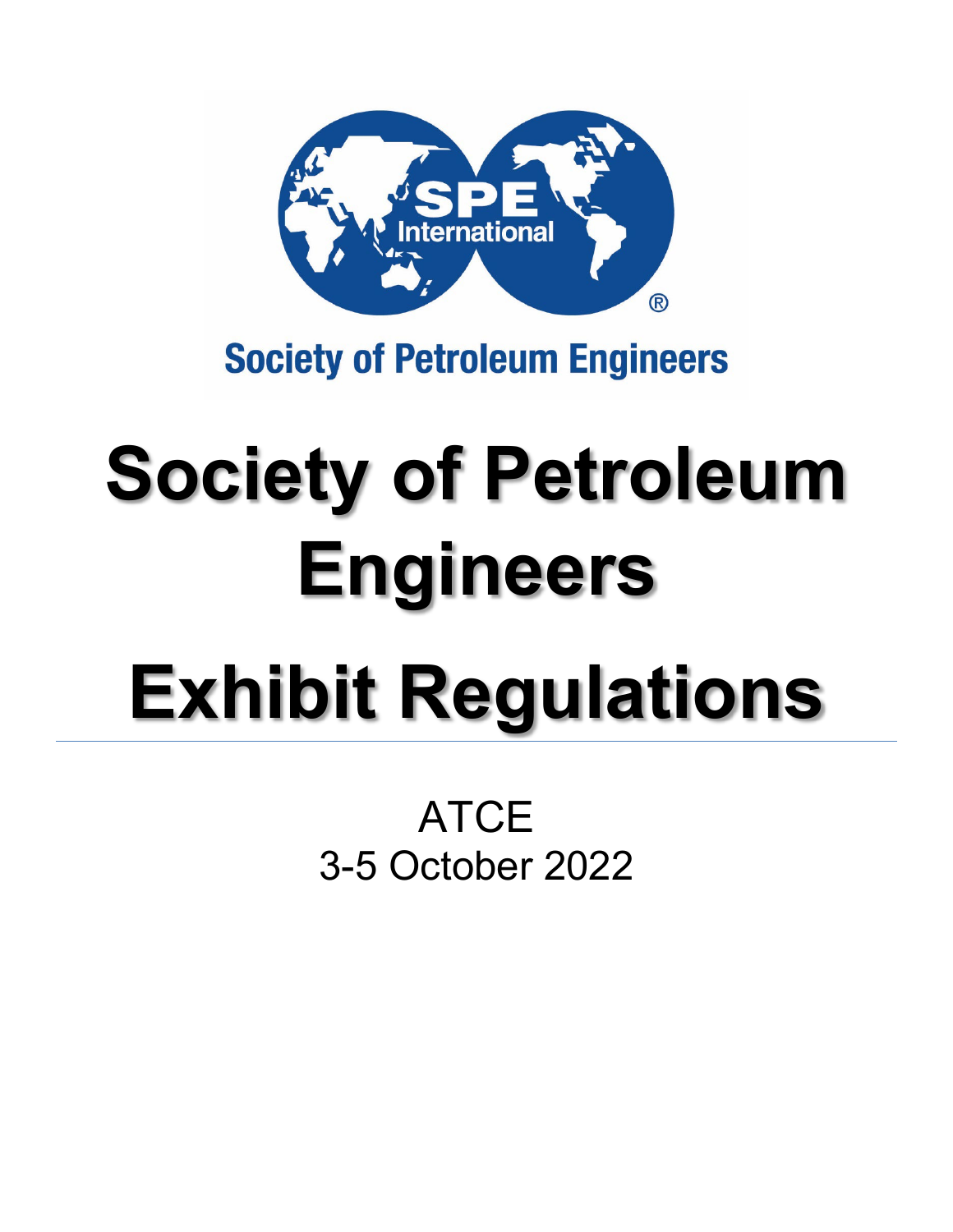#### Table of Contents

## Section **Page**  $\triangleright$  [INTRODUCTION](#page-2-0) 3 → [OFFICIAL SERVICE CONTRACTORS](#page-3-0) 4 ► [EXCLUSIVE CONTRACTED SERVICES](#page-3-1) 4  $\triangleright$  [BUILD UP AND BREAKDOWN](#page-3-2) 4  $\triangleright$  [CONSTRUCTION](#page-3-3) 4  $\triangleright$  [ELECTRICAL](#page-4-0) 5  $\triangleright$  Decorating 5  $\triangleright$  Lighting 6  $\triangleright$  [CARPETING](#page-6-0) 7 > [INSTALLATION/DISMANTLE SCHEDULE](#page-6-1) 7 → [AFTER HOURS WORK PERMITS](#page-6-2) 7 [UNATTENDED FREIGHT](#page-7-0) 8 S [BOOTH INSPECTION DEADLINE \(NO-SHOW RULING\)](#page-7-1) 8  $\triangleright$  [EARLY TEAR DOWN](#page-8-0) 9  $\triangleright$  [HEALTH AND SAFETY](#page-8-1) 9 → [GENERAL SAFETY PROCEDURES](#page-8-2) 9  $\triangleright$  [ALCOHOL](#page-9-0) 10  $\triangleright$  [CONSUMPTION OF ALCOHOL](#page-9-1) 20  $\triangleright$  [FIRE AND SAFETY PROCEDURES](#page-9-2) 10  $\triangleright$  [AISLES](#page-9-3) 10  $\triangleright$  [FIRE REGULATIONS](#page-10-0) 11 → [INDOOR DISPLAY OF VEHICLES](#page-11-0) 12  $\triangleright$  [SCAFFOLDING REQUIREMENTS](#page-11-1) 12  $\triangleright$  [REGULATORY CITATION](#page-11-2) 12 [SUMMARY OF REQUIREMENTS](#page-11-3) 12  $\triangleright$  Key Definitions 13  $\triangleright$  [SECURITY](#page-12-1) 13 ACCESSIBILITY / AMERICANS WITH DISABILITIES ACT (ADA) 13  $\triangleright$  [UTILITIES AND SERVICES](#page-13-0) 14  $\triangleright$  Catering 14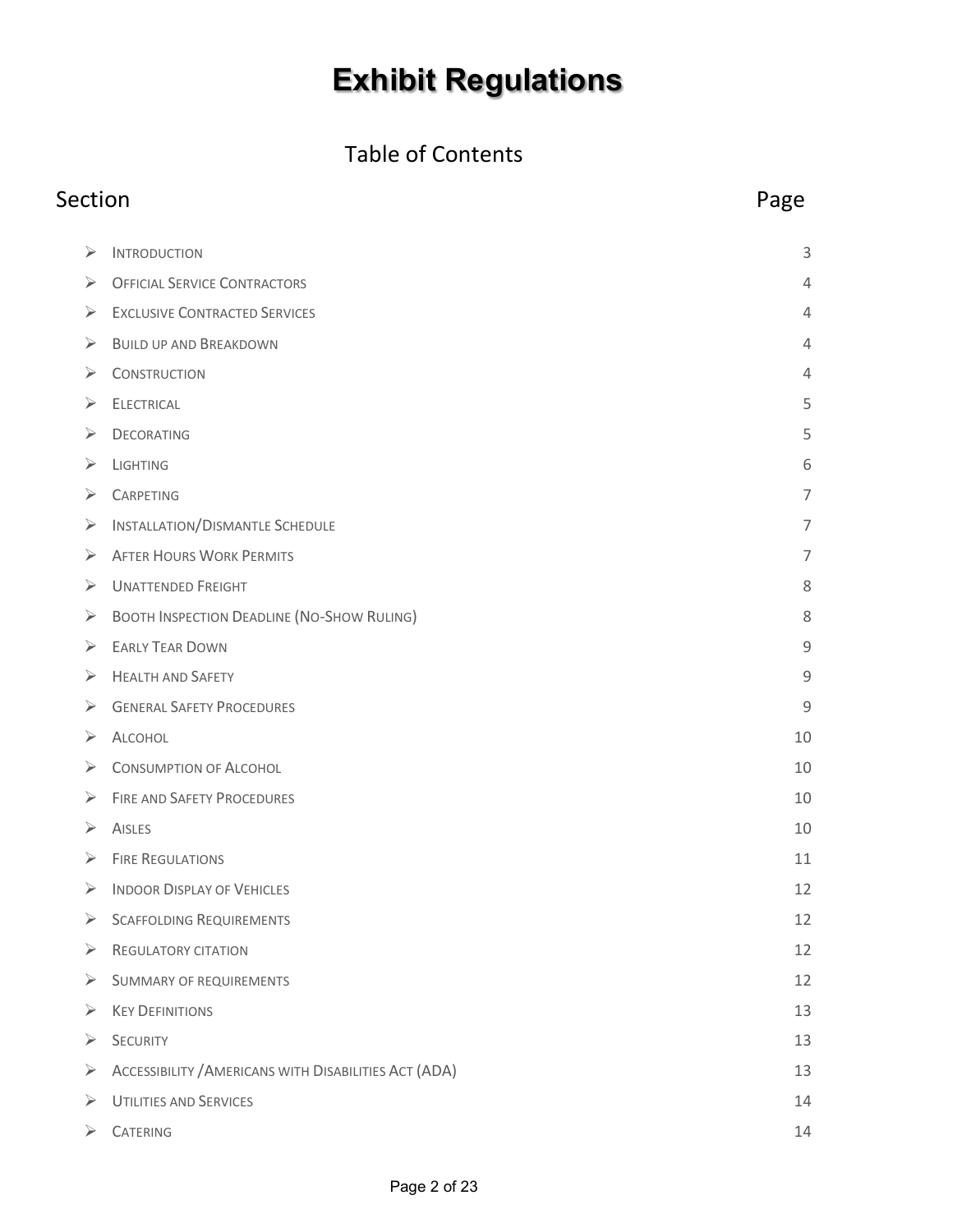| ➤                     | <b>CLEANING AND WASTE DISPOSAL</b>                | 14 |
|-----------------------|---------------------------------------------------|----|
| ➤                     | <b>INTERNET</b>                                   | 14 |
| ➤                     | <b>CHARACTER OF EXHIBIT</b>                       | 15 |
| ➤                     | <b>GOOD NEIGHBOR POLICY</b>                       | 16 |
| ➤                     | <b>NOISE</b>                                      | 17 |
| ➤                     | <b>COPYRIGHT REGULATIONS</b>                      | 17 |
| ➤                     | <b>HOSPITALITY FUNCTIONS</b>                      | 18 |
| ➤                     | <b>INSURANCE</b>                                  | 18 |
| ➤                     | <b>EMPLOYMENT AND VENUE REGULATIONS</b>           | 18 |
| ➤                     | <b>SMOKING POLICY</b>                             | 18 |
| ➤                     | <b>DRONES</b>                                     | 18 |
| $\blacktriangleright$ | <b>EMPLOYMENT OF LABOR/ UNION JURISDICTION</b>    | 18 |
| ➤                     | <b>AGE RESTRICTIONS TO EXHIBIT AREAS</b>          | 19 |
| ➤                     | <b>PARKING</b>                                    | 19 |
| ➤                     | PHOTOGRAPHY, RECORDING AND ADVERTISING            | 19 |
| ➤                     | <b>MARKETING AND ADVERTISING</b>                  | 21 |
| ➤                     | <b>SOLICITATION</b>                               | 21 |
| ➤                     | <b>MARKET RESEARCH AND SURVEYS</b>                | 22 |
| ➤                     | REGISTRATION LISTS/LEAD RETRIEVAL                 | 22 |
| $\blacktriangleright$ | <b>SPE SHOW MANAGEMENT'S DISCRETIONARY RIGHTS</b> | 22 |
| $\blacktriangleright$ | AMENDMENTS                                        | 23 |

## <span id="page-2-0"></span>Introduction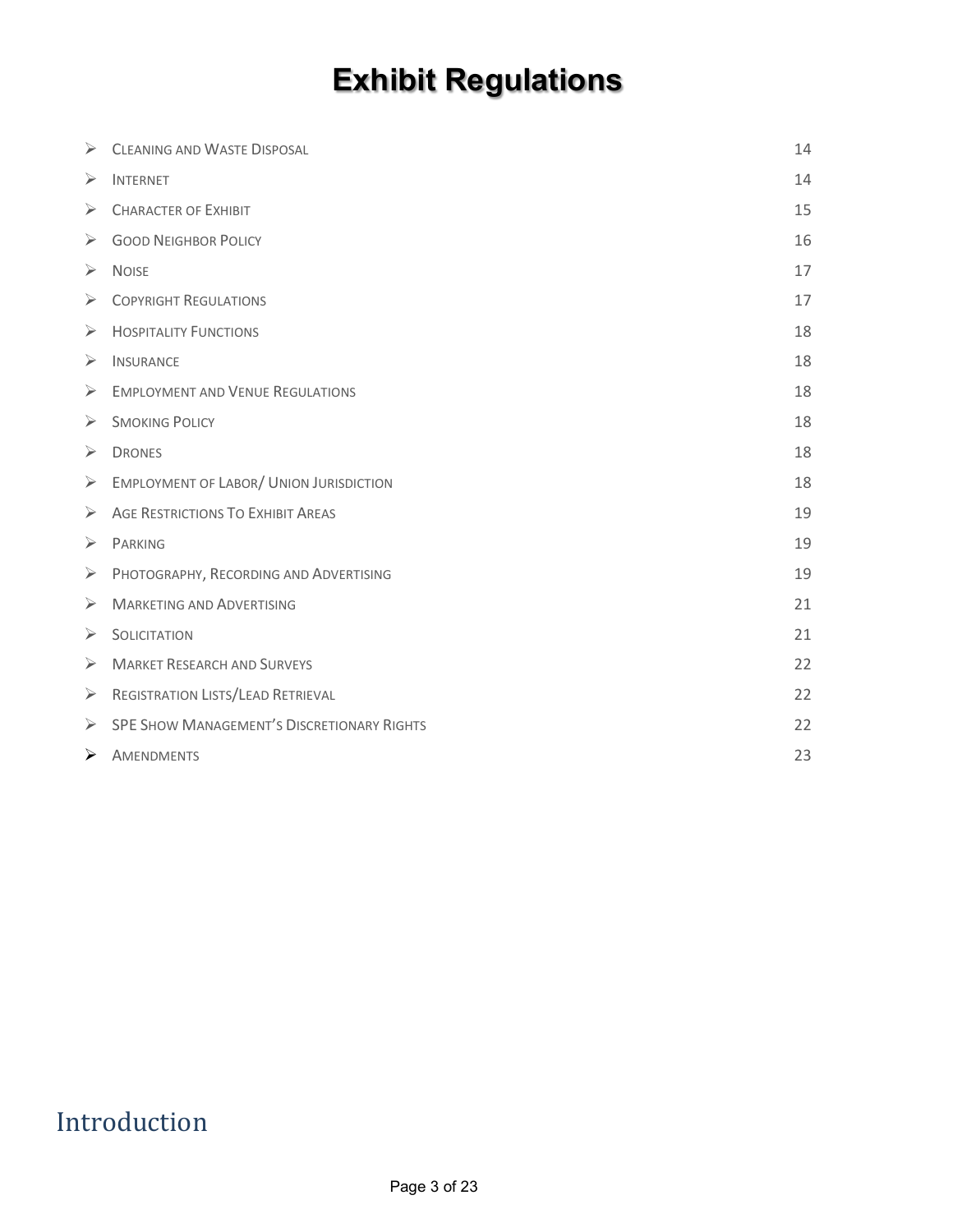SPE has developed these exhibit regulations in order to provide a well-balanced, well-regulated, attractive and successful show. No exceptions to these regulations will be permitted. SPE reserves the right to enforce strict compliance with these Exhibit Regulations. Each exhibitor ("Exhibitor") understands and agrees that the Exhibit Regulations are an integral and binding part of the Exhibit Space Agreement.

**Exhibitors are responsible for all of their company personnel**, including Exhibitor Appointed Contractors (EACs), and as such are responsible for communicating these Exhibit Regulations as well as all rules to their employees. Ignorance of a regulation is no excuse for a violation. Exhibiting personnel, including EACs, found in violation of the Exhibit Regulations, especially the Photography/Video/Audio Recording Regulations, are subject to removal from SPE. Multiple offenses by personnel and EACs of the same exhibiting booth/company will subject that company to having its booth closed for the remainder of the event and all of its personnel being removed from SPE. This will also subject that same company to losing priority points and up to and including losing the ability to exhibit at future SPE events.

## <span id="page-3-0"></span>Official Service Contractors

To ensure the continuation of a smooth installation, dismantling and operation during the Exhibition, Official Contractors have been appointed. Although full-time employees of Exhibitor-Appointed Contractors, other than the Official Contractors, may be authorized to gain access to exhibition areas, Exhibitors are urged to obtain required labor and services from SPE Official Contractors. Complete details of Official Contractors are provided within the Exhibitor Services Manual.

## <span id="page-3-2"></span><span id="page-3-1"></span>Build up and Breakdown

#### <span id="page-3-3"></span>Construction

- During move-in/move-out, the exhibit floor is considered a construction zone. No open toed shoes, sandals or flip flops are allowed. If you are in violation of this safety rule, you will be asked to leave the exhibit floor.
- Children under the age of 18 are not permitted on the show floor during move-in/move-out.
- Children under the age of 15 are not permitted on the show floor during official show hours.
- Designated "NO FREIGHT" aisles must be maintained clear of crates and exhibit materials during move-in and move-out. These aisles are required for emergency access throughout the exhibit areas and to expedite freight and empty crate moving.
- All exhibit displays should be designed and erected in a manner that will withstand normal contact or vibration caused by neighboring Exhibitors, hall laborers or installation/dismantling equipment such as forklifts. Displays should also be able to withstand moderate wind effects that may occur in the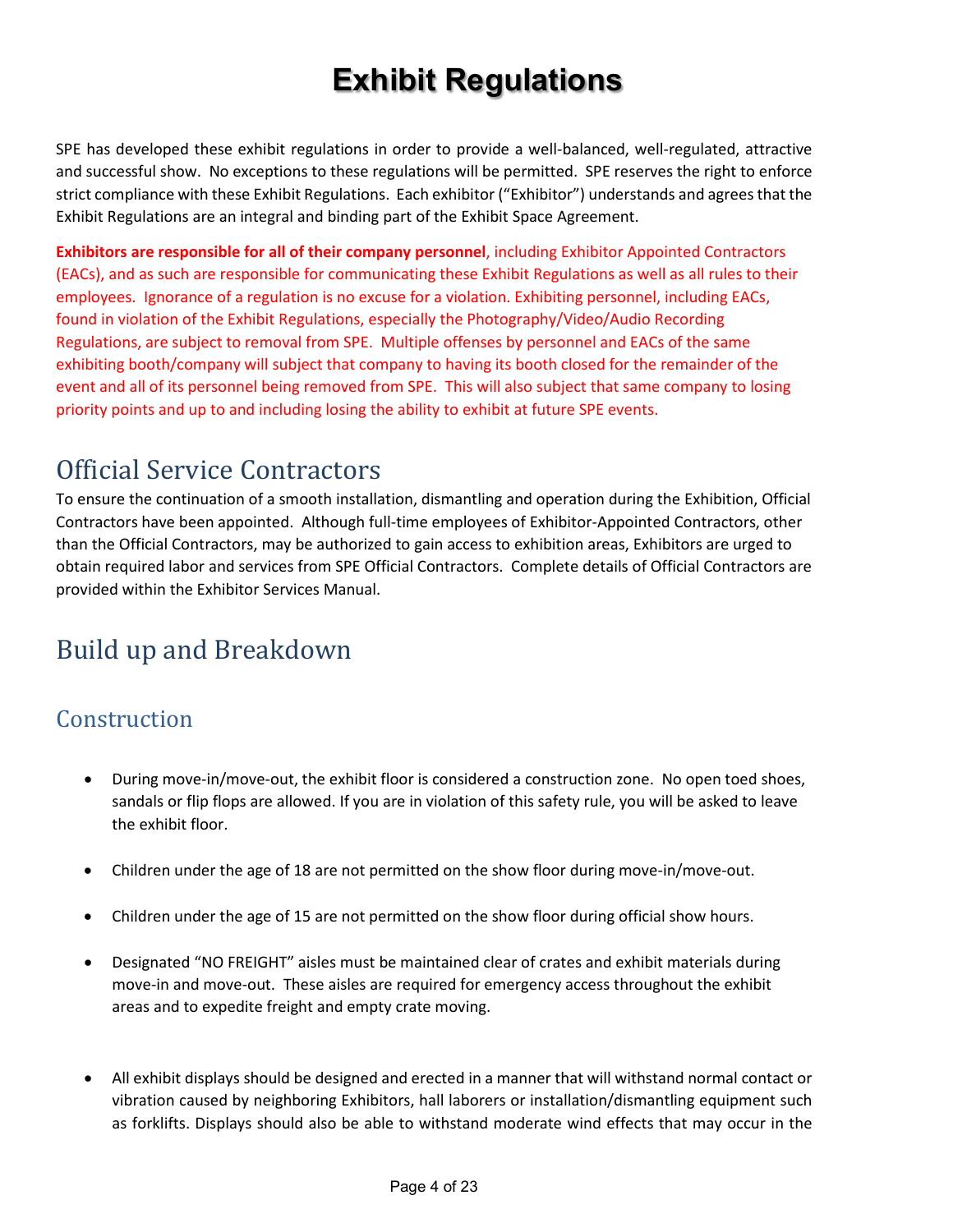exhibit hall when freight doors are open. Exhibitors should refer to local building codes that regulate temporary structures.

- The penetration of floors, walls, ceilings, or trim will not be permitted; neither may any holes be drilled in any portion of the facility. Displays must be freestanding and not rely on any part of the exhibit facility other than the floor for support.
- Exhibitors should ensure that any display fixtures such as tables, racks or shelves are designed and installed properly to support the product or marketing materials to be displayed upon them.
- All outdoor exhibits that have tents with A/C need to have their condensate hoses run either to drains or in barrels to be monitored to insure they do not spill into the parkway.

#### <span id="page-4-0"></span>Electrical

- Column or wall outlets *may not* be used in the facility for direct connection by anyone other than employees of the Official Electrical Contractor.
- **Exhibitors are strictly prohibited from installing their own electrical wiring.** All electrical, water, gas, etc. connections must be handled by the Official Electrical Contractor. Should any electrical work be located that was not installed by the Official Electrical Contractor, SPE Show Management will have the wiring disconnected and removed at the Exhibitor's expense. **No exceptions are permitted.**
- If an Exhibitor (or their EAC) ignores or fails to comply with a verbal/written warning by SPE Show Management with a repeated offense, the contracted Exhibitor will lose five (5) priority points. If Exhibitor (or their EAC) is cited for more than 2 offenses, Exhibitor will forfeit thirty (30) priority points. Contracted Exhibitors and International Pavilion Organizers are responsible for the actions of their co-Exhibitors and their EACs. SPE reserves the right to escort offending personnel out of the event for the duration of the event

**PLEASE NOTE: Venue requires the use of 14-gauge electric wire, or greater, with grounded conducting cable. The use of flat cables is recommended within booths.**

#### <span id="page-4-1"></span>Decorating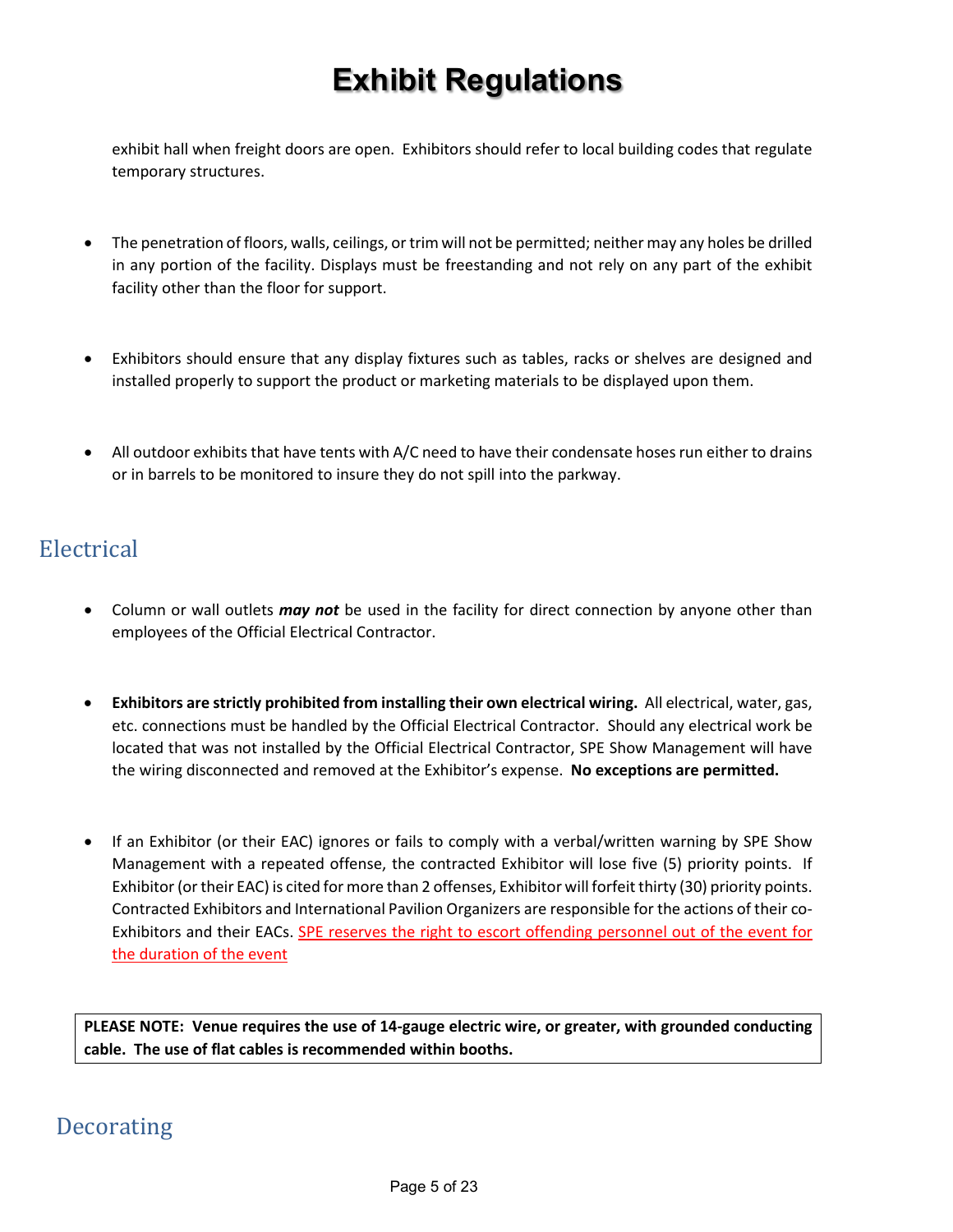- Any portion of a display that extends above or beyond that of the booth adjoining to the rear or side must be finished with paint or drape at the Exhibitor's expense. Any portion of an Exhibitor's booth facing an aisle must be finished.
- **BOOTH DRAPING (MASKING):** SPE regulations require covering (finished and/or draping) on the open side of the booth in a corner location, if materials are stored behind the display or if grid work and/or electrical cords are exposed to public viewing. Exposed parts of displays, (including backs of any booth), must be completely finished so that they are not objectionable to other Exhibitors, delegates or SPE Management and are in keeping with the professional appearance on the exhibition floor. Any booth draping (masking) required for either or both sides (or back) of a booth by the end of Move-in on/or before opening day of the Event will be ordered from the official contractor at the expense of the Exhibitor.
- Drip pans and scrap buckets should be provided for operating machinery to prevent lubricants, paints, etc., from staining the floor causing a slippage hazard.
- Painting may be done inside the exhibit hall as long as drop cloths are used to prevent any damage to the building. No **spray** painting is permitted inside the exhibit halls. Spray painting may be done outside as long as drop cloths are used to prevent any damage to sidewalk, dock, grass, buildings, etc.
- Paint must be removed nightly and all cans must be tightly closed to prevent their contents from staining the floor, causing a slippage hazard, and tracking of paint, etc.
- Exhibitors are liable for any damage they cause (or third party authorized by them) to the walls, floors, columns, doors, windows, etc., during the installation, operating and dismantling of their exhibits.

#### <span id="page-5-0"></span>Lighting

- Exhibitors must adhere to the following suggested minimum guidelines when determining booth lighting:
	- o No lighting, fixtures, lighting trusses, or overhead lighting are allowed outside the boundaries of the exhibit space. Exhibitors intending to use hanging light systems must submit drawings to exhibition management for approval.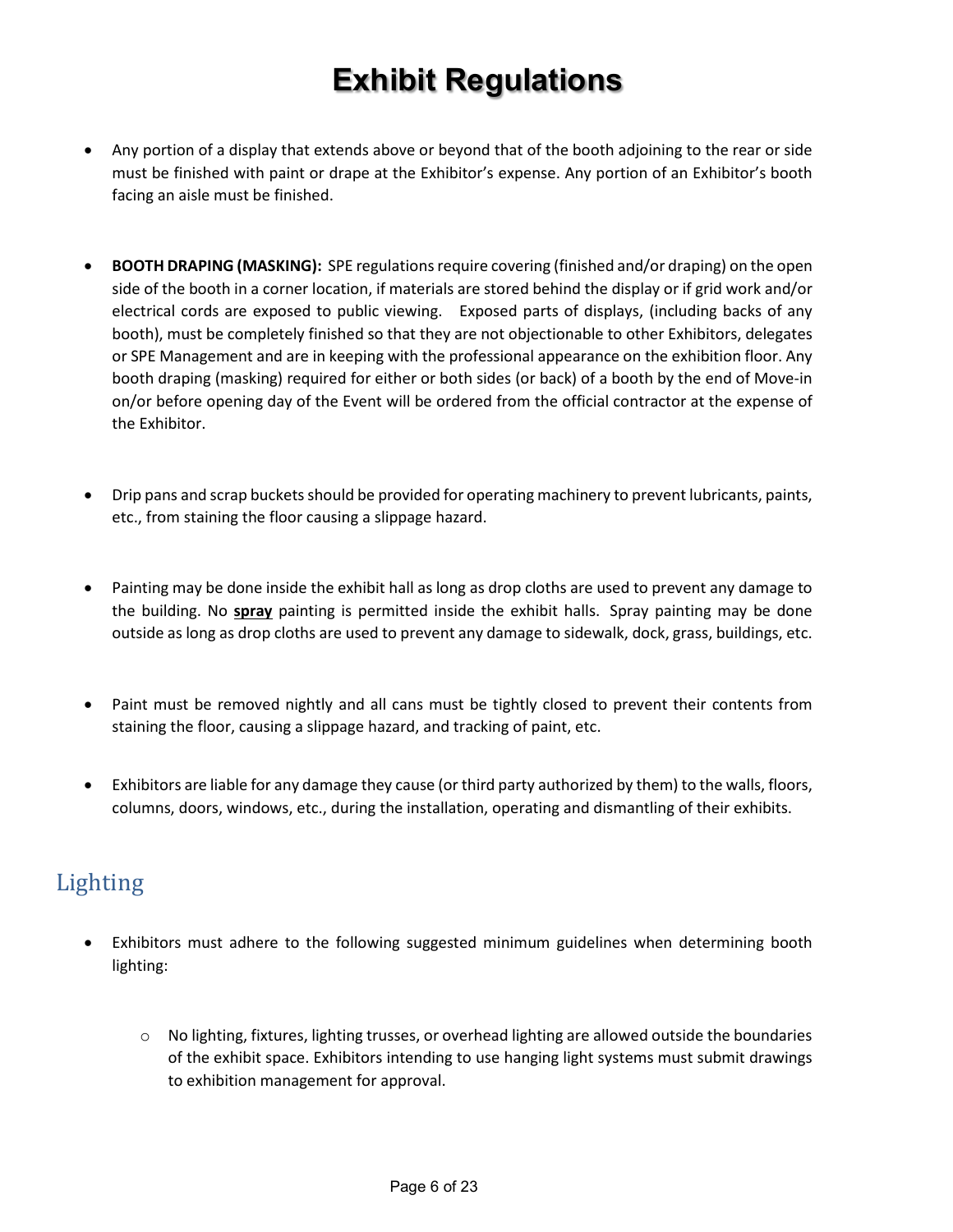- $\circ$  Lighting, including gobos, must be directed to the inner confines of the booth space. Lighting should not project onto other exhibits or exhibition aisles.
- $\circ$  Lighting which is potentially harmful, such as lasers or ultraviolet lighting, must comply with facility rules and be approved in writing by exhibition management.
- $\circ$  Lighting that spins, rotates, pulsates, and other specialized lighting effects must be in good taste and not interfere with neighboring Exhibitors or otherwise detract from the general atmosphere of the event.
- o Currently some convention facilities are not allowing quartz halogen lighting fixtures in exhibits due to potential fire hazards. Check with exhibition management.
- $\circ$  Reduced lighting for theater areas must be approved by the exhibition organizer, the utility provider, and the exhibit facility.

#### <span id="page-6-0"></span>**Carpeting**

• The use of carpeting or another professional floor covering *is optional* by each Exhibitor. If used, floor covering must encompass the entire footprint of the exhibit space. These floor coverings must not be sealed to the floors in such a manner as to injure the floor or be so installed as to be a hazard to public safety or as to endanger the public. Exhibitors are responsible for the final condition of the floor in their space. The edges of raised flooring may be inclined, providing the slope is gradual and gentle. Exhibitors are urged to simplify access for disabled persons by providing a ramp of at least 3.5 feet wide set in place at right angles to the aisle in accordance with the **Americans with Disabilities Act (ADA).**

## <span id="page-6-1"></span>Installation/Dismantle Schedule

Exhibitors must comply with the published installation and dismantling schedules and procedures as outlined in the Exhibitor Services Manual. Requests for alterations to these schedules must be submitted to SPE in writing for approval.

#### <span id="page-6-2"></span>After Hours Work Permits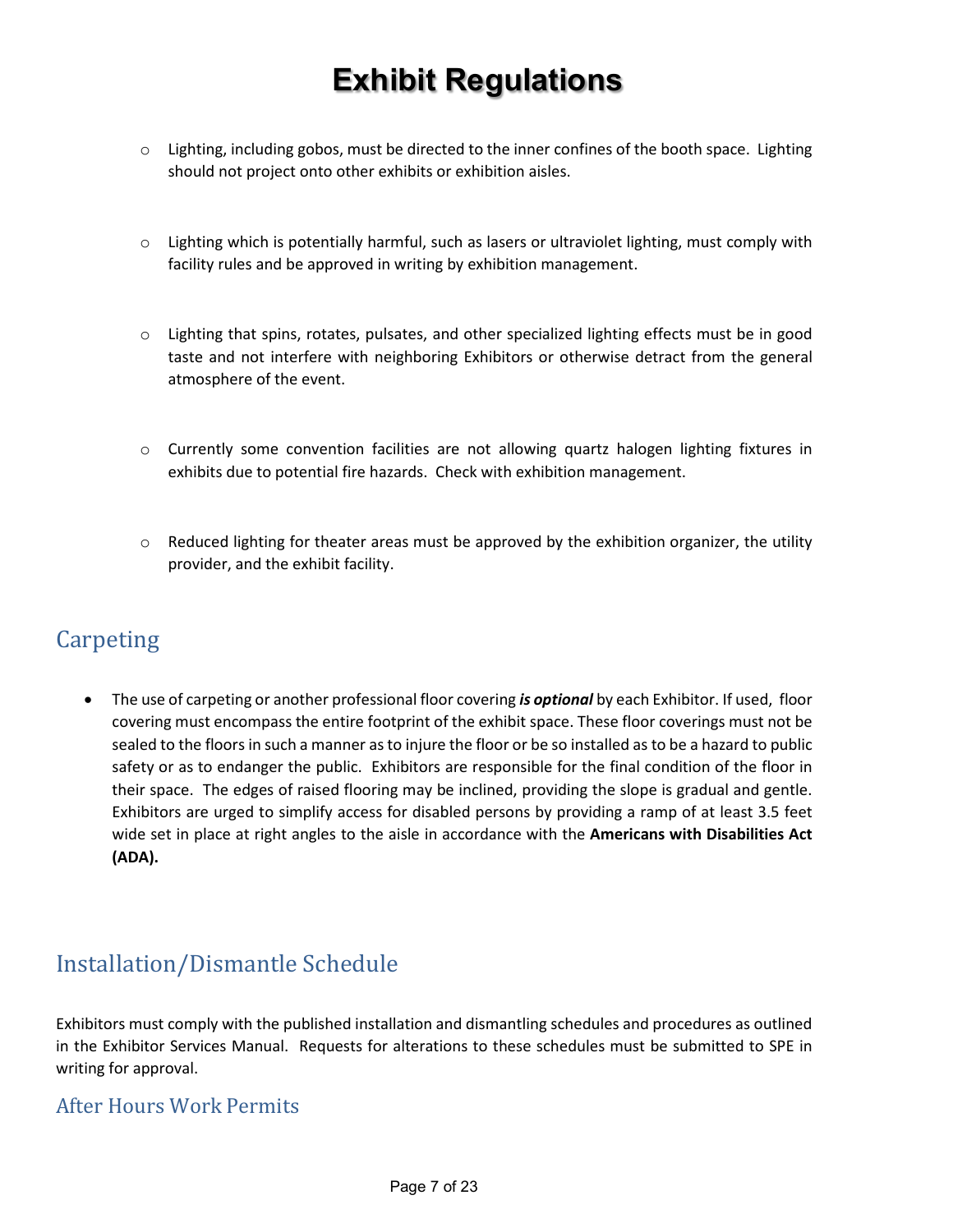SPE recognizes that, in critical situations, it may be necessary for an Exhibitor to work beyond the published installation and dismantle scheduled hours. Authorization to work late will be based on the type of work to be done, and the number of people needing access to the Exhibit Hall. Exhibitors should obtain approval from their Floor Manager. For authorization to work late, you must be able to demonstrate that construction of your exhibit cannot be completed during scheduled hours. For safety and security reasons, work late authorizations will be granted only when conditions impact a company's ability to complete construction of their exhibit.

#### <span id="page-7-0"></span>Unattended Freight

Exhibitor or its EAC is encouraged to remain with their freight during move-out until it is picked up from the exhibit hall by the Official Freight Contractor. **Neither Show Management, nor the facility are responsible for loss of unattended freight. Additional security may be hired at the Exhibitor's expense.**

## <span id="page-7-1"></span>Booth Inspection Deadline (No-Show Ruling)

- **The installation of all exhibits must be complete by the end of move-in (prior to opening morning.) No installation will be allowed on the morning of show opening without written approval by SPE Show Management.**
- Exhibitors must submit written notification for late installations for SPE Show Management approval. Approval of late installation requests is at the discretion of SPE. Notification should be sent to [SPE.events@SPEnet.org.](mailto:otc.events@otcnet.org)
- Should an exhibit space remain vacant and arrangements for exhibit services (carpet, electricity, freight delivery, etc.) have been ordered and verified, SPE will assume the Exhibitor will be late, but will arrive.
- Should an exhibit space remain vacant with no arrangements for exhibit services ordered, and SPE has not been notified of late installation, SPE will assume the Exhibitor will NOT be exhibiting and will make this area into a lounge or attempt to resell it. SPE reserves the right to resell the cancelled space and the contract will become null and void. (Should an Exhibitor arrive after these steps have been taken, the Exhibitor will be responsible for costs incurred by SPE). There will be no refunds due to an Exhibitor who fails to utilize its contracted space and the Exhibitor will remain responsible for any outstanding balances due.
- It is recommended that a cell phone # is provided to SPE show management for weekend contact.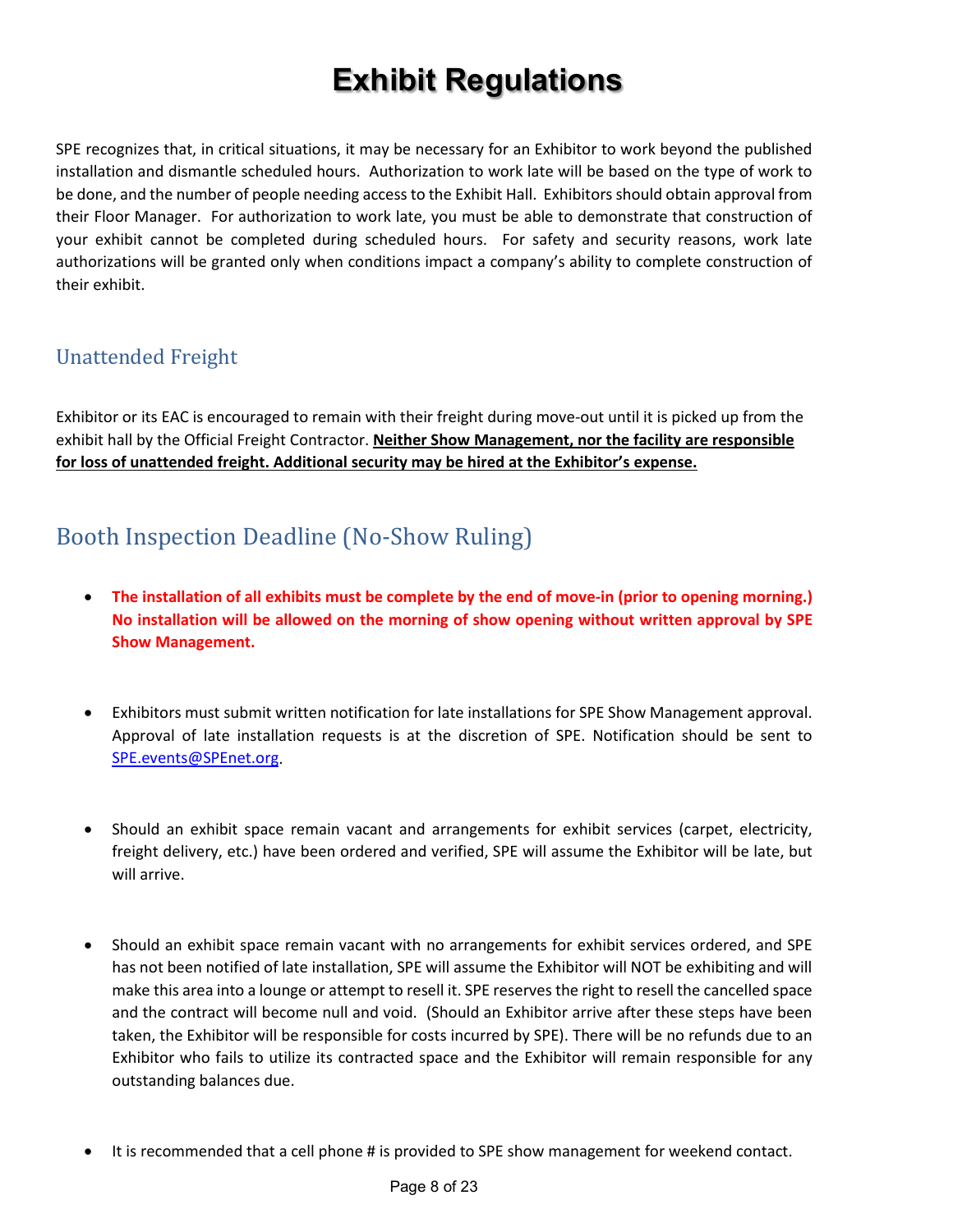#### <span id="page-8-0"></span>Early Tear Down

Should an Exhibitor begin to dismantle or vacate its exhibit space before the official close of the show, the Exhibitor will be penalized five (5) points from their priority point total, if applicable and/or be subject to loss of their right to participate in future SPE events. Floor managers/Exhibit Manager will report the names of companies in violation of this rule to Show Management. Emails will be sent post-show informing Exhibitors of their penalty.

Exhibitors are responsible for notifying their booth personnel of this regulation. In fairness to all Exhibitors, this regulation will be uniformly enforced to all SPE Exhibitors.

## <span id="page-8-1"></span>Health and Safety

#### <span id="page-8-2"></span>General Safety Procedures

- **•** During move-in/move-out, the exhibit floor is considered a construction zone. No open toed shoes, sandals or flip flops are allowed. If you are in violation of this safety rule, you will be asked to leave the exhibit floor.
- The use of bicycles, roller skates, roller blades and/or motorized or manually operated scooters (including Segways and hoverboards) is strictly prohibited in the exhibit areas at all times by any Exhibitor or Exhibitor Appointed Contractor (EAC). Only current **ADA** approved equipment will be authorized.
- Service animals are defined as dogs that are individually trained to do work or perform tasks for people with disabilities. Service dogs are permitted to accompany people with disabilities in all areas of a facility where the public is normally allowed. Under ADA, service animals must be harnessed, leashed, or tethered, unless these devices interfere with the service animal's work or the individual's disability prevents using these devices. In that case, the individual must maintain control of the animal through voice, signal, or other effective controls.
- Each exhibitor, contractor and EAC shall issue any appropriate personal protective equipment PRIOR to arriving at the Event.
- The floor in every booth area must be maintained in a clean, dry condition.
- Every sub-floor constructed in a booth must ensure each flight of stairs having four or more risers be equipped with standard stair railings or standard handrails.
- On stairs less than 44 inches (1/2 meter) wide both sides must be enclosed.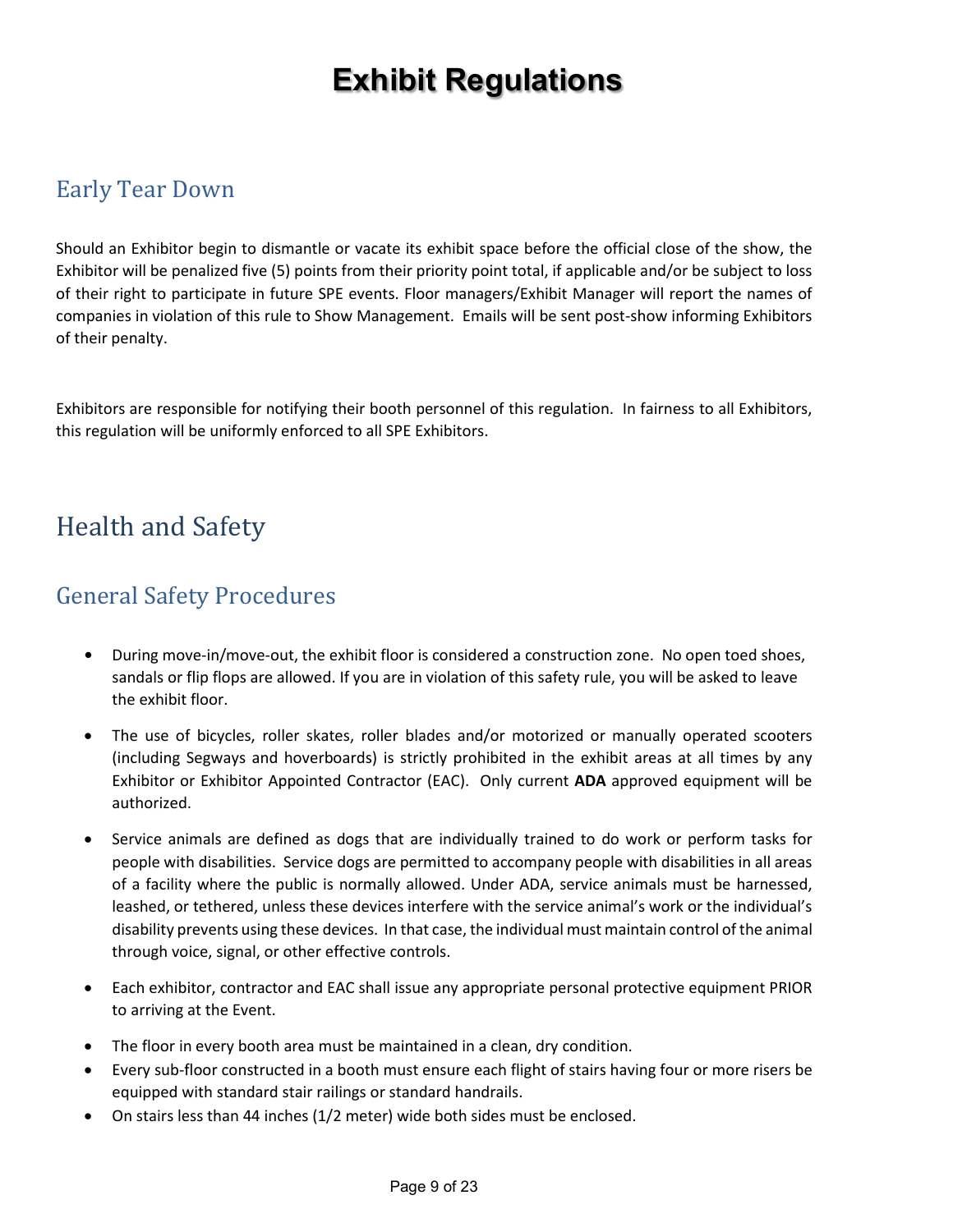- Every multi-level booth must meet the specific requirements of the hosting venue, particularly in respect to handrails and other safety features.
- If an employee is carrying items in hand where hands are unable to hold a handrail while using stairs, the employee should be encouraged to seek help.
- In every booth structure, or part thereof, used for loads, only those loads approved by the venue official only shall be authorized.
- Every floor opening shall be guarded or enclosed.

## <span id="page-9-0"></span>Alcohol

#### <span id="page-9-1"></span>Consumption of Alcohol

SPE recognizes the legitimate serving of alcoholic beverages in the process of conducting business and social activities. We also recognize that the use and consumption of alcohol carries with it the requirement for exhibitors to serve alcoholic beverages responsibly and in keeping with our professional code of ethics and conduct. We strongly oppose the abuse and misuse of alcohol.

#### <span id="page-9-2"></span>Fire and Safety Procedures

# <span id="page-9-3"></span>Aisles

- Designated "NO FREIGHT" aisles must be maintained clear of crates and exhibit materials during move-in and move-out. These aisles are required for emergency access throughout the exhibit areas and to expedite freight and empty crate moving.
- Sales presentations and product demonstrations must be conducted in a manner which assures all exhibitor personnel and attendees are within the contracted exhibit space and not encroaching on the aisle or neighboring exhibits. Strolling entertainment or moving advertisements outside of Exhibitor's exhibit space is prohibited. It is the responsibility of each exhibitor to arrange displays, product presentation, audio visual presentations, and demonstrations to ensure compliance. Should TV/plasma/LCD screens placed on the outside walls or outer edge of an exhibit result in blockage of traffic, show management reserves the right to ask that the screen in question be turned off.
- No Exhibitor shall in any manner obstruct an exit, aisle, restroom or easement at any time. In all cases, exits and fire connections must be clearly identifiable. The Fire Marshal shall have the final ruling on this matter.
- Drip pans and scrap buckets should be provided for operating machinery to prevent lubricants, paints, etc., from staining the floor causing a slippage hazard.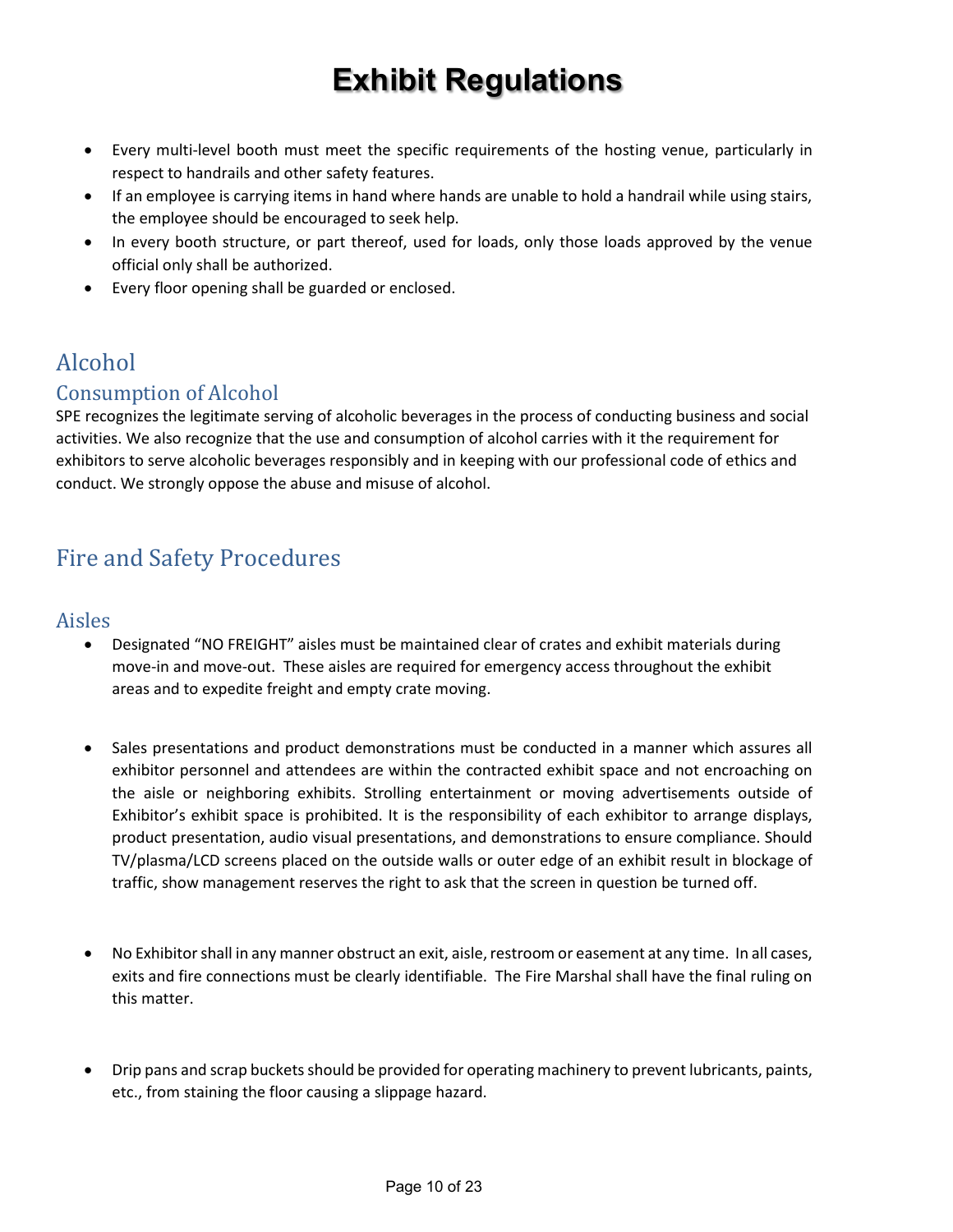#### <span id="page-10-0"></span>Fire Regulations

The regulations of the city Fire Department must be followed, and all exhibits may be subject to Fire Department inspection.

- All decorative materials including drapes, signs, banners, acoustical treatments, table coverings, etc., must be noncombustible or effectively treated with an approved fire retardant chemical. A flameproofing certificate should be available for inspection.
- All canopies, ceilings, or other overhead construction for booths or exhibits must be of noncombustible materials.
- Display and/or operation of any heavy equipment must be subject to the floor loading limits of the exhibit area.
- Any special effects, decorations, displays, or operating equipment of any kind of questionable nature must be approved before being installed.
- The use of any flammable liquids, gases or solids and the use of compressed gases are not permitted. Heat-producing appliances employing open flames, high heat, lighting effects, etc., as part of an exhibit shall not be operated unless special approval has been obtained.
- All operating electrical, plumbing and heating devices shall be installed in compliance with the requirements of the City Municipal Code. The required permits shall be obtained before such installations are made, and all installations shall meet with the approval of the inspecting authority.
- Fire hose reels and cabinets must be readily accessible and cannot be obstructed in any manner whatsoever.
- **STORAGE:** Fire regulations in most exhibit facilities prohibit storing product, literature, empty packing containers or packing materials behind back drapes or under draped tables. In most cases, however, Exhibitors may store a limited supply of literature or product appropriately within the booth area, as long as these items do not impede access to utility services, create a safety problem or look unsightly.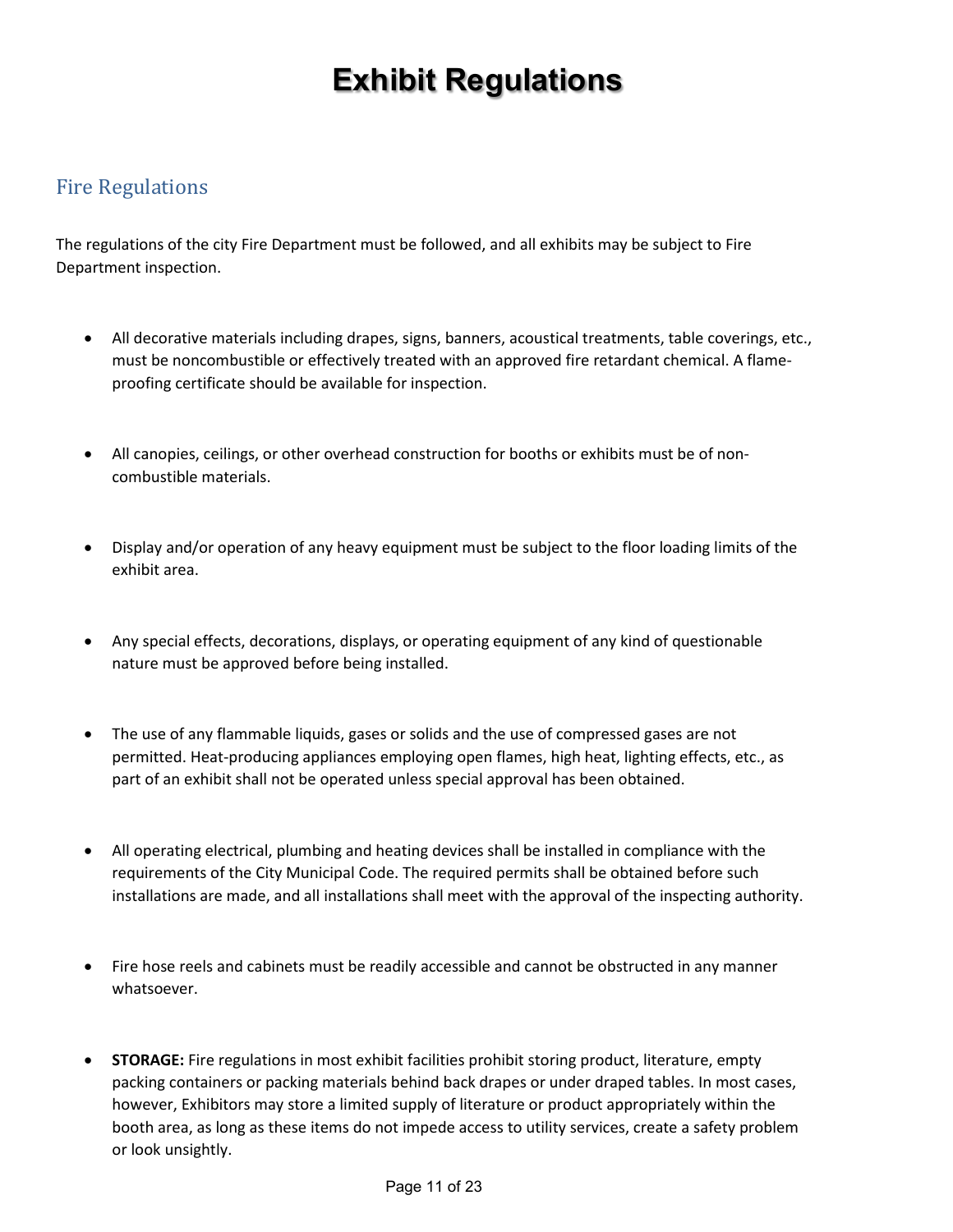#### <span id="page-11-0"></span>Indoor Display of Vehicles

The indoor exhibiting of motorized vehicles or other equipment involving the use of flammable liquids shall be subject to specific regulations. Gas tanks must not contain more than ¼ tank of fuel and must be sealed, locked, and all battery cables must be disconnected. Ignition keys must be removed and at display location. **Exhibitor must notify SPE Management at least 72 hours prior to bringing a vehicle on show site.**

#### <span id="page-11-1"></span>Scaffolding Requirements

#### <span id="page-11-2"></span>Regulatory citation

- 29 CFR 1910.27 Scaffolds and rope descent systems
- 29 CFR 1926 Subpart L Scaffolds

#### <span id="page-11-3"></span>Summary of requirements

- **Protect each employee more than 10 feet** above a lower level from falls by guardrails or a fall arrest system, except those on single-point and two-point adjustable suspension scaffolds. Each employee on a single-point and two-point adjustable suspended scaffold must be protected by both a personal fall arrest system and a guardrail.
- **Ensure the height of the toprail** for scaffolds manufactured and placed in service after January 1, 2000, is between 38 and 45 inches. The height of the toprail for scaffolds manufactured and placed in service before January 1, 2000, can be between 36 and 45 inches.
- **Make sure that crossbracing used as a toprail** is between 38 and 48 inches above the work platform.
- **Install midrails** approximately halfway between the toprail and the platform surface. When a crosspoint of crossbracing is used as a midrail, it must be between 20 and 30 inches above the work platform.
- **Support scaffold footings** must be level and capable of supporting the loaded scaffold. The legs, poles, frames, and uprights must bear on base plates and mud sills.
- **Fully plank** or deck supported scaffold platforms.
- **Restrain supported scaffolds** (with a height-to-base of more than 4:1) from tipping by guying, tying, bracing or the equivalent.
- **Ensure that scaffolds** and scaffold components support at least four times the maximum intended load. Suspension scaffold rigging must support at least six times the intended load.
- **Train each employee** who works on a scaffold on the hazards and the procedures to control the hazards.
- **Make sure a competent person inspects** the scaffold and scaffold components for visible defects before each work shift (and after any occurrence that could affect the structural integrity).
- **Have a qualified person design** and load scaffolds in accordance with the design.
- **Have a registered professional engineer design** specific types of scaffolds.
- **When erecting and dismantling supported scaffolds** a competent person must determine the feasibility of providing a safe means of access and fall protection for these operations.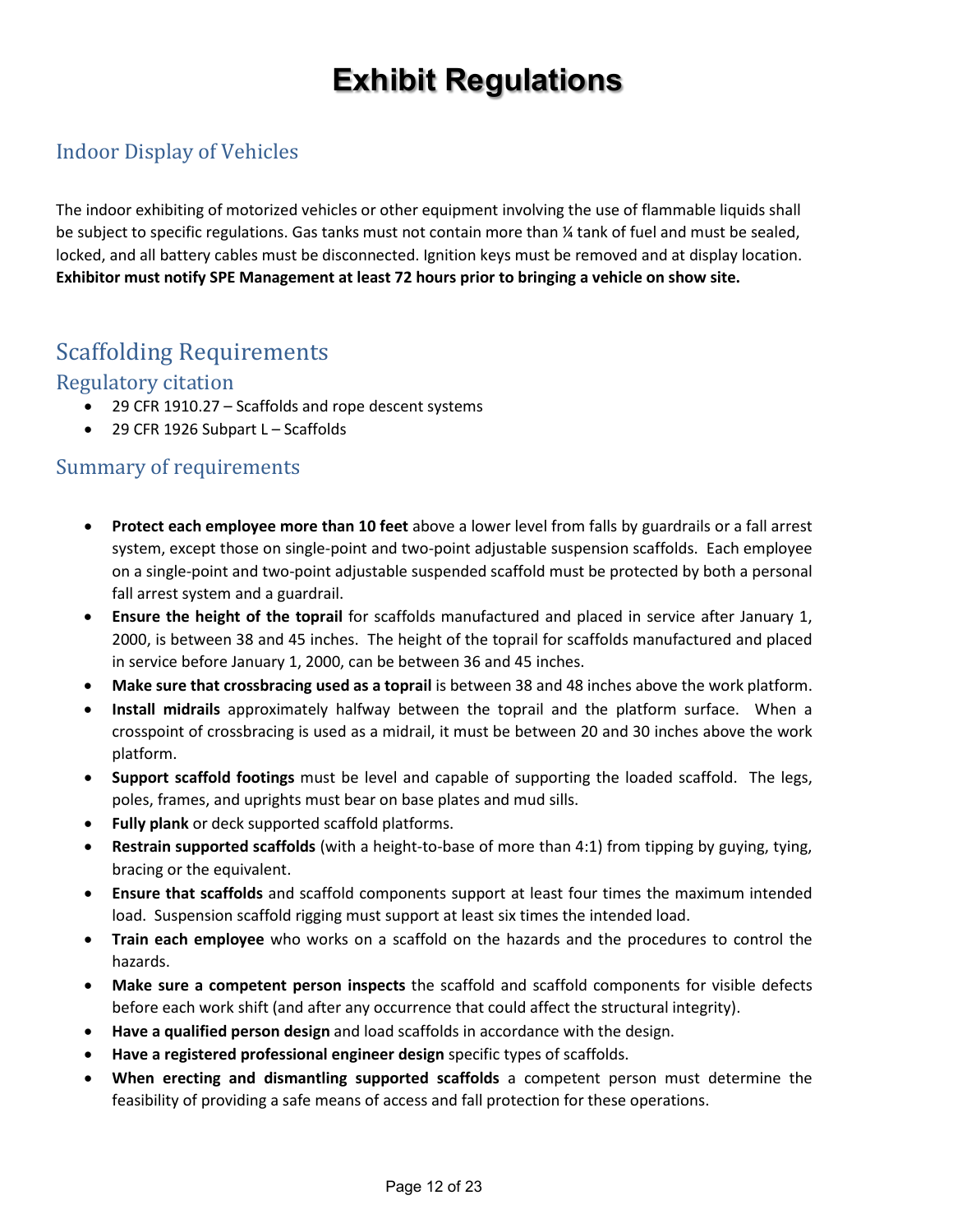#### <span id="page-12-0"></span>Key Definitions

- **Scaffold**: means any temporary elevated platform (supported or suspended) and its supporting structure (including points of anchorage), used for supporting employees or materials or both.
- **Guardrail system**: means a vertical barrier, consisting of, but not limited to, toprails, midrails, and posts, erected to prevent employees from falling off a scaffold platform or walkway to lower levels.
- **Personal fall arrest system**: means a system used to arrest an employee's fall. It consists of an anchorage, connectors, a body belt or body harness, and may include a lanyard, deceleration device, lifeline, or combinations of these.
- **Platform**: means a work surface elevated above lower levels. Platforms can be constructed using individual wood planks, fabricated planks, fabricated decks, and fabricated platforms.
- **Supported scaffold**: means one or more platforms supported by outrigger beams, brackets, poles, lets, uprights, posts, frames, or similar rigid support.
- **Competent person**: means one who is capable of identifying existing and predictable hazards in the surroundings or working conditions which are unsanitary, hazardous, or dangerous to employees and who has authorization to take prompt corrective measures to eliminate them.
- **Qualified**: means one who, by possession or a recognized degree, certificate, or professional standing, or who by extensive knowledge, training, and experience, has successfully demonstrated his/her ability to solve or resolve problems related to the subject matter, the work, or the project.

#### <span id="page-12-1"></span>Security

SPE will provide appropriate security in order to ensure the safety of its attendees and Exhibitors. **SPE assumes no responsibility for loss, damage or theft incurred to any exhibit or property of the Exhibitor**. SPE recommends that Exhibitors consider the benefit of securing individual security guards for the exhibit. Exhibitor booth security may be ordered through the facility. Unauthorized persons will not be permitted to enter or remain in the exhibit areas after closing hours; however, certain authorized persons may have access to the exhibit areas at any time.

## <span id="page-12-2"></span>Accessibility /Americans with Disabilities Act (ADA)

Exhibitor agrees to comply with the laws and regulations set forth for public accommodation by the Americans with Disabilities Act ("ADA") and applicable state and local law. Exhibitor further agrees and warrants that any exhibit booth, display, or other contrivance placed in the exhibit space licensed to Exhibitor by SPE shall at all times comply with ADA and applicable state and local law, including accessibility, usability and configuration. Exhibitor further agrees to fully indemnify and hold SPE harmless from any and all claims or actions brought against SPE as a result of Exhibitor being in violation of the ADA, its regulations, or applicable state or local law during the period of Exhibitor's contract, including the amount of any claim or judgment SPE is compelled to pay, and the costs, including attorney's fees incurred by it in defending against all such claims. SPE reserves the right to revoke Exhibitor's contract without penalty if it determines that Exhibitor is in violation of the ADA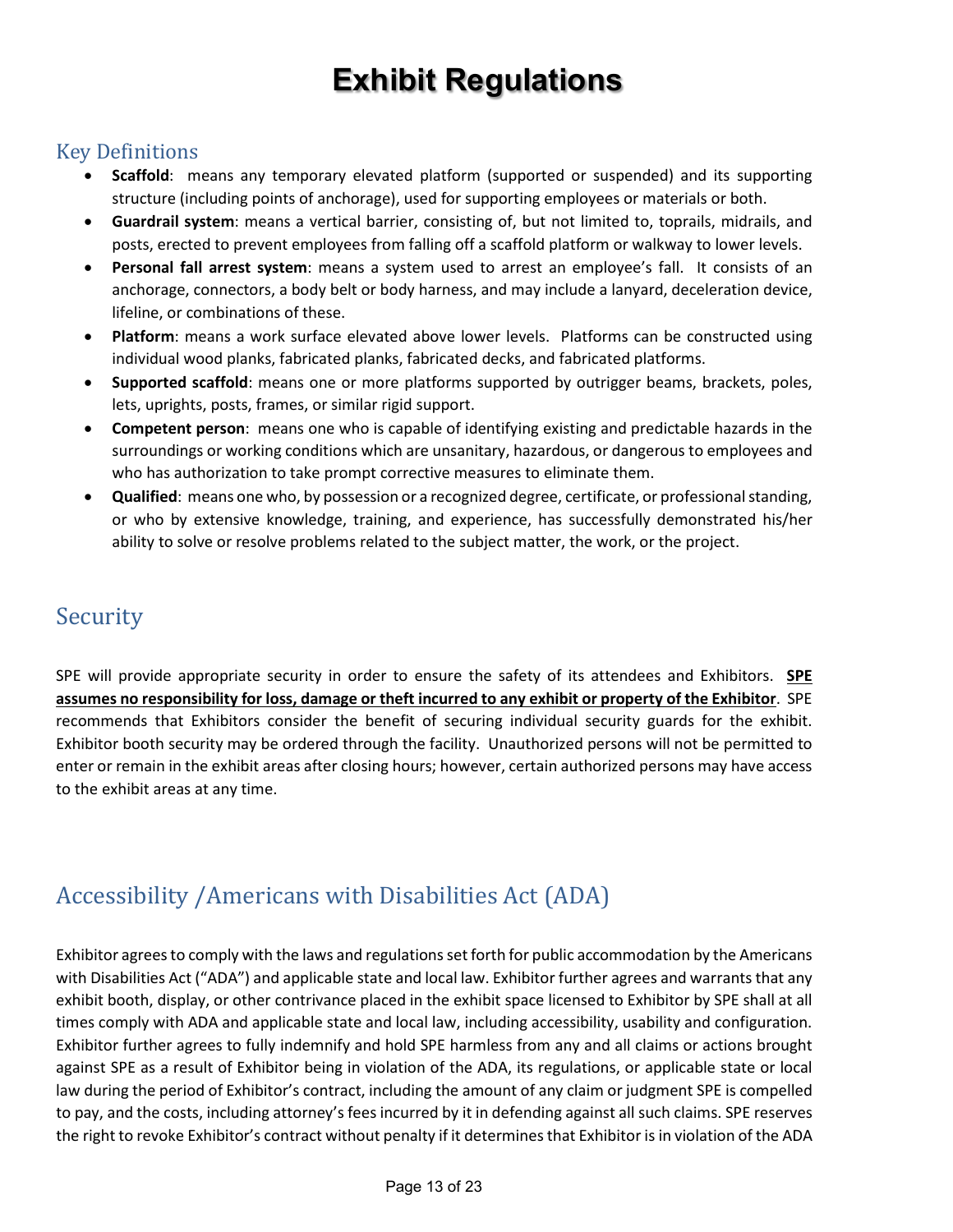or applicable state or local law with respect to any exhibit booth, display or other contrivance placed in the space licensed to Exhibitor.

## <span id="page-13-0"></span>Services

### <span id="page-13-1"></span>**Catering**

Arrangements for **all food and beverages must be purchased through the Official Caterer**. This regulation pertains both to food and beverage for staff consumption as well as to food and beverage distributed from booth during show hours. **Beverages include alcoholic beverages, soft drinks, coffee, bottled water, etc.** Exhibitors found in violation of this ruling are subject to corkage fees established by the Official Caterer and/or may lose their right to participate in future SPE exhibitions.

### <span id="page-13-2"></span>Cleaning and Waste Disposal

**CLEANING AND DISPOSAL OF USED/EXCESS MATERIALS:** Each Exhibitor must keep its exhibit clean and properly dispose of all refuse. Exhibitor and their appointed contractors are responsible for the removal of Visqueen covering by the end of move in on Saturday. If exhibitor's booth remains covered or cordoned off on the morning prior to show opening, any vacuuming on opening day morning will be at the expense of the exhibitor. In addition, exhibitor will be responsible for the disposal of the Visqueen and for vacuuming all aisles around their booth. Failure to comply with this regulation will result in the loss of 5 priority points for the contracted exhibitor.

All used or leftover materials resulting from delivery, installation and removal activities of the Exhibitor shall be disposed of at the Exhibitor's expense. Exhibitors are responsible for disposing of the refuse generated during the show hours or must contract with facility to have refuse removed during show hours. **Under no circumstances are Exhibitors permitted to dispose of refuse in the aisles prior to or during show hours.** In addition, Exhibitors are responsible for the removal and disposal of carpeting, padding, and/or professional flooring, not ordered from Freeman, and utilized in their space. Should any of these items remain within the exhibit space after dismantling, these items will be disposed of by Freeman at the Exhibitor's expense.

#### <span id="page-13-3"></span>Internet

All wireless access points not authorized by facility are prohibited.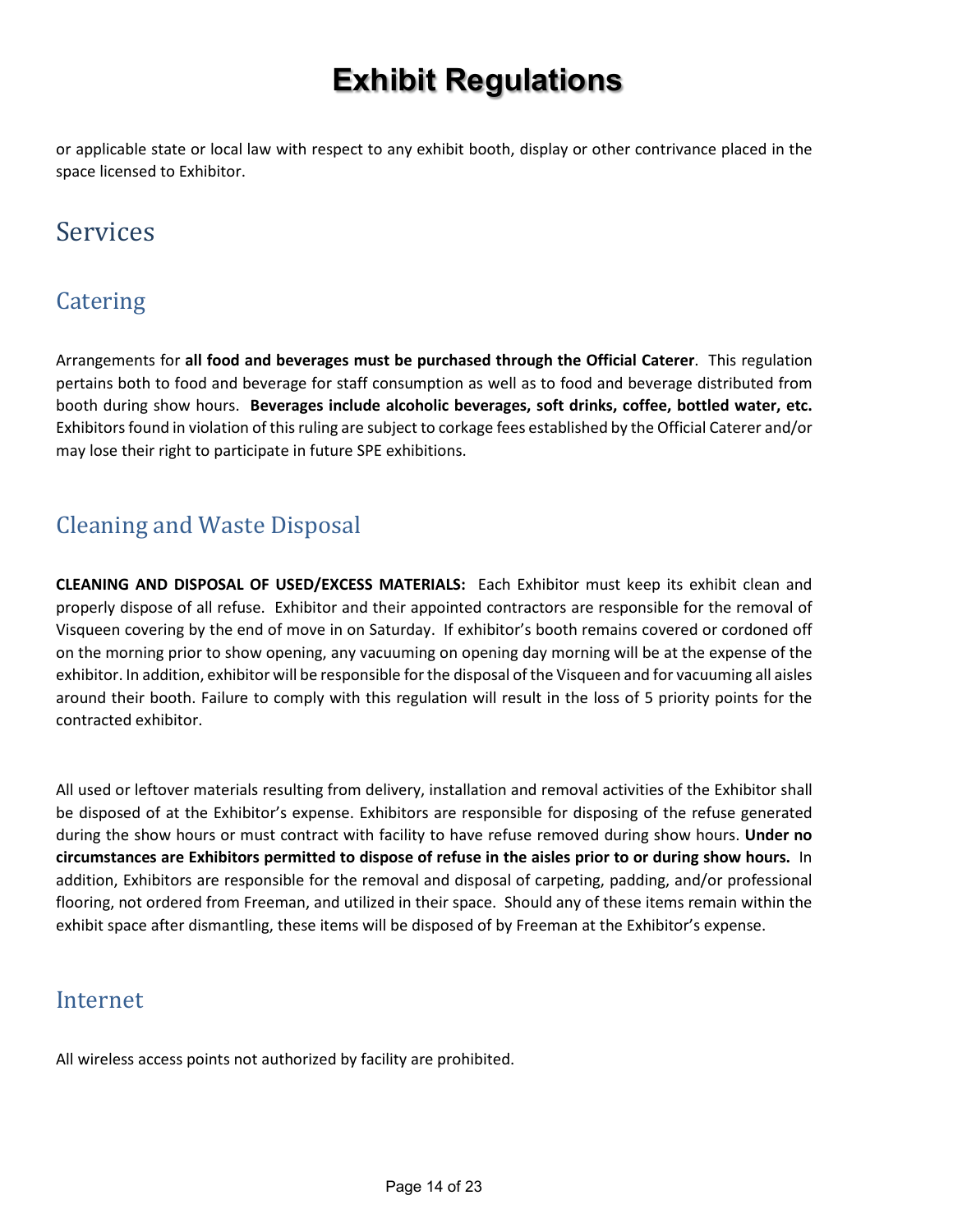## <span id="page-14-0"></span>Character of Exhibit

To provide the best possible atmosphere to discuss the technical application of the equipment and services displayed, each Exhibitor agrees as follows:

- To exhibit only products, which it manufactures, represents or distributes, which comprise of materials, equipment, apparatus, systems, services and other component products applicable to advancing the engineering and scientific knowledge and development of energy resources and environment.
- All exhibit displays, images and language are not of a nature that could be considered discriminatory or offensive
- SPE reserves the right to prohibit an exhibit or part of an exhibit, including promotional materials and graphics that in its judgment could be construed as discriminatory or advocating discrimination on the basis of race, gender, religion, sexual orientation, or national origin.
- To ensure that all staff, including demonstrators, hosts/hostesses, entertainers and other employees and personnel adhere to an appropriate standard of dress for a business setting or function, and standard of behavior suitable for a business environment, in the location where the event is taking place
- Should SPE feel that your booth personnel are infringing on cultural or professional standards in terms of dress or behavior, SPE reserves the right to caution or eject such personnel from the event.
- No Exhibitor shall assign, sublet, or apportion the whole or any part of the space allotted, nor exhibit therein, nor permit any other person or party to exhibit therein, any other goods, apparatus, etc., not manufactured or distributed by the Exhibitor in the regular course of business except upon prior written consent of SPE Show Management.
- SPE Show Management is sensitive to the time, effort and cost related to the success of the conference by Exhibitors, and therefore, expressly forbids the solicitation of goods and services, distribution of literature, promotional items or souvenirs by anyone other than registered Exhibitors. Anyone observed to be soliciting business in the aisles or other public areas or in another company's booth will be asked to leave immediately. Please report any violations you may observe to Show Management.
- To refrain from the performance of any act that affects a sale of any of the products or services being displayed or that constitutes a necessary step in effecting such sale. The prohibited acts shall include, but are not limited to: (a) the actual sale of products in return for cash, check or other legal tender received at the exhibit; and (b) the execution of contracts or other documents that effect a sale of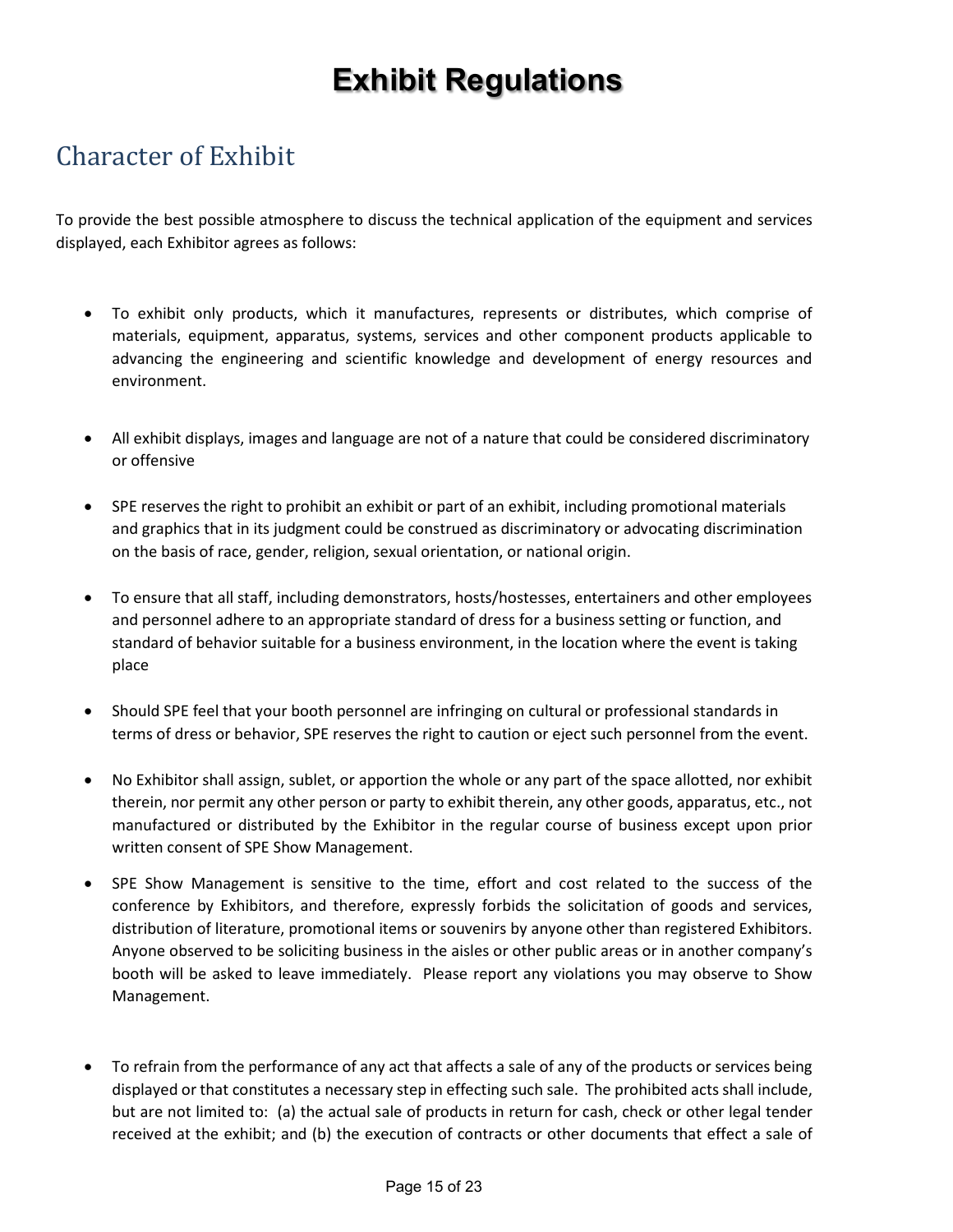products or services, whether or not accompanied by receipt of a deposit thereon, for delivery of performance following the Exhibition. Exhibitors may secure names and addresses of persons expressing an interest in the products or services being displayed for the purpose of contacting such person after the Exhibition.

- All exhibits must be manned by at least one company representative during official Show hours specified by SPE. Exhibit space must be maintained in a neat, orderly manner throughout the exhibition, and no dismantling may begin before the official closing hour on the final day of the exhibition. **Early tear down will result in the loss of five (5) priority points for your company.**
- Exhibitor personnel have access to the exhibit floor prior to and after show hours. However, exhibit staff is not to enter other booths and should remain only in the vicinity of their own booths. Exhibit staff is not to interact with or photograph any other booths or displays at any time.
- In deference to fellow Exhibitors and to the professional people who constitute the exhibit audience, Exhibitors are specifically prohibited from employing any carnival type attraction, animal or human, or from operating such noise creating devices as bells, horns, or megaphones. Sound or music within a booth is permitted, but must be controlled to a reasonable level, and must not be projected outside the confines of the exhibit booth and should not disrupt the activities of the neighboring Exhibitors. Exhibitors are responsible for obtaining all necessary licenses and permits to use music, photographs or other copyrighted material in the Exhibitor's booth or display. Personnel must be appropriately clad and must remain within the Exhibitor's booth space except when necessarily arriving and leaving the booth or exhibition area.
- Exhibit displays are subject to inspection by SPE and may require modification to meet safety standards. SPE reserves the right to remove any exhibit, at the Exhibitor's expense, if the display does not meet the specifications set forth in the Exhibit Regulations.
- If an Exhibitor (or their EAC) ignores or fails to comply with a verbal/written warning by SPE Show Management with a repeated offense, the contracted Exhibitor will lose five (5) priority points. If Exhibitor (or their EAC) is cited for more than 2 offenses, Exhibitor will forfeit thirty (30) priority points. Contracted Exhibitors are responsible for the actions of their co-Exhibitors and their EACs. SPE reserves the right to escort offending personnel out of the event for the duration of the event.
- SPE's ruling on such matters will be final.

#### <span id="page-15-0"></span>Good Neighbor Policy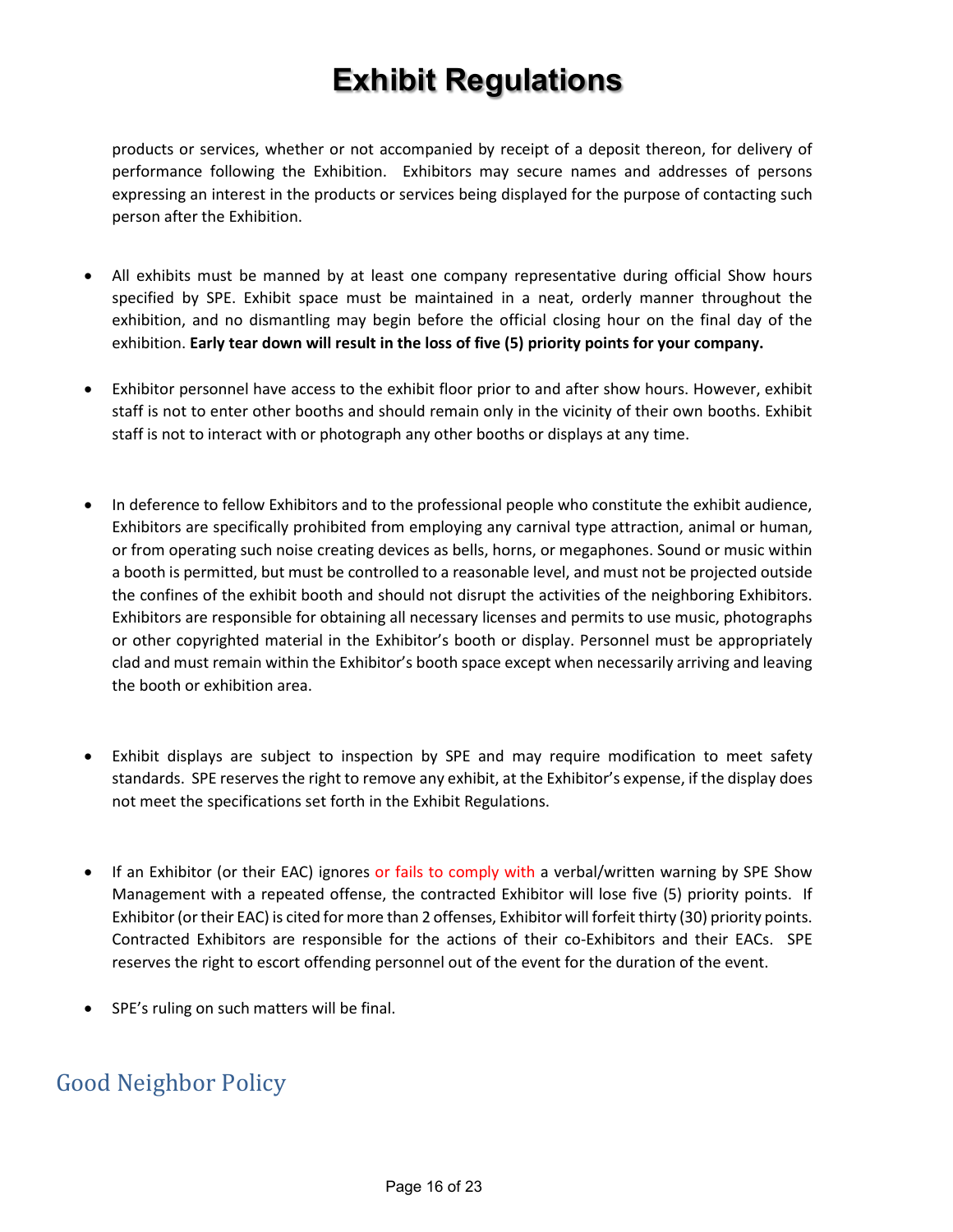Any Exhibitor using audio/video content in its booth for the purpose of demonstrating equipment or services agrees that such content shall be appropriate for a general audience, and agrees to refrain from using content that may be considered offensive to such an audience. In the event of a complaint from any person regarding the content or noise level by an Exhibitor, SPE will investigate the complaint. Should SPE determine the content to be offensive or in excess of appropriate noise levels, Exhibitor agrees to cease using such content or noise making device. Repeated violations of this policy can, at SPE's sole discretion, result in expulsion from the show.

#### <span id="page-16-0"></span>Noise

- **NOISE LEVELS:** Mechanical reproduction of sound or music relating to an exhibit, or noise generated by production demonstrations shall be kept at a sufficiently low volume so as not to project beyond the confines of the Exhibitor's booth and should not disrupt the activities of the neighboring Exhibitors. Speakers and other sound devices should be positioned so as to direct sound into the booth rather than the aisles. Exhibitors employing a band in their booth may not connect them to an amplifying system.
- SPE reserves the right to impose limitation on noise levels and any method of operation, which becomes objectionable. Any sound that consistently exceeds 85 decibels measured at the edge of an Exhibitor's booth is considered objectionable. However, continuous, monotone sound less than 85 decibels can also be a problem. Show Management reserves the right to determine at what point sound constitutes interference with others and must be discontinued.
- Should Exhibit Management receive complaints regarding the level of sound, the Exhibitor will be required to reduce the audible level. If the Exhibitor does not comply and/or the complaints continue, the Exhibitor will be notified that the sound/music performance must be discontinued or may be subject to dismissal from the exhibit floor.

#### <span id="page-16-1"></span>Copyright Regulations

Exhibitors shall not display, perform, or otherwise reproduce any Copyrighted Work of another without the express written consent of the copyright owner. The term "Copyrighted Work" includes literary works, musical compositions and performances, phonographs, audiotapes, videotapes, motion pictures, photographs, graphics, and all other works for which U.S. Copyright Law affords protection. More specifically, Exhibitor shall not display, perform, or otherwise reproduce, or cause to permit to be displayed, performed, or otherwise reproduced, any copyrighted musical composition or performance of another at the Exhibition without the copyright owner's express written consent. This includes the reproduction of any radio or television broadcasts, audiotapes, videotapes, and/or motion pictures that include, in whole or in part, the music composition(s) of any other party.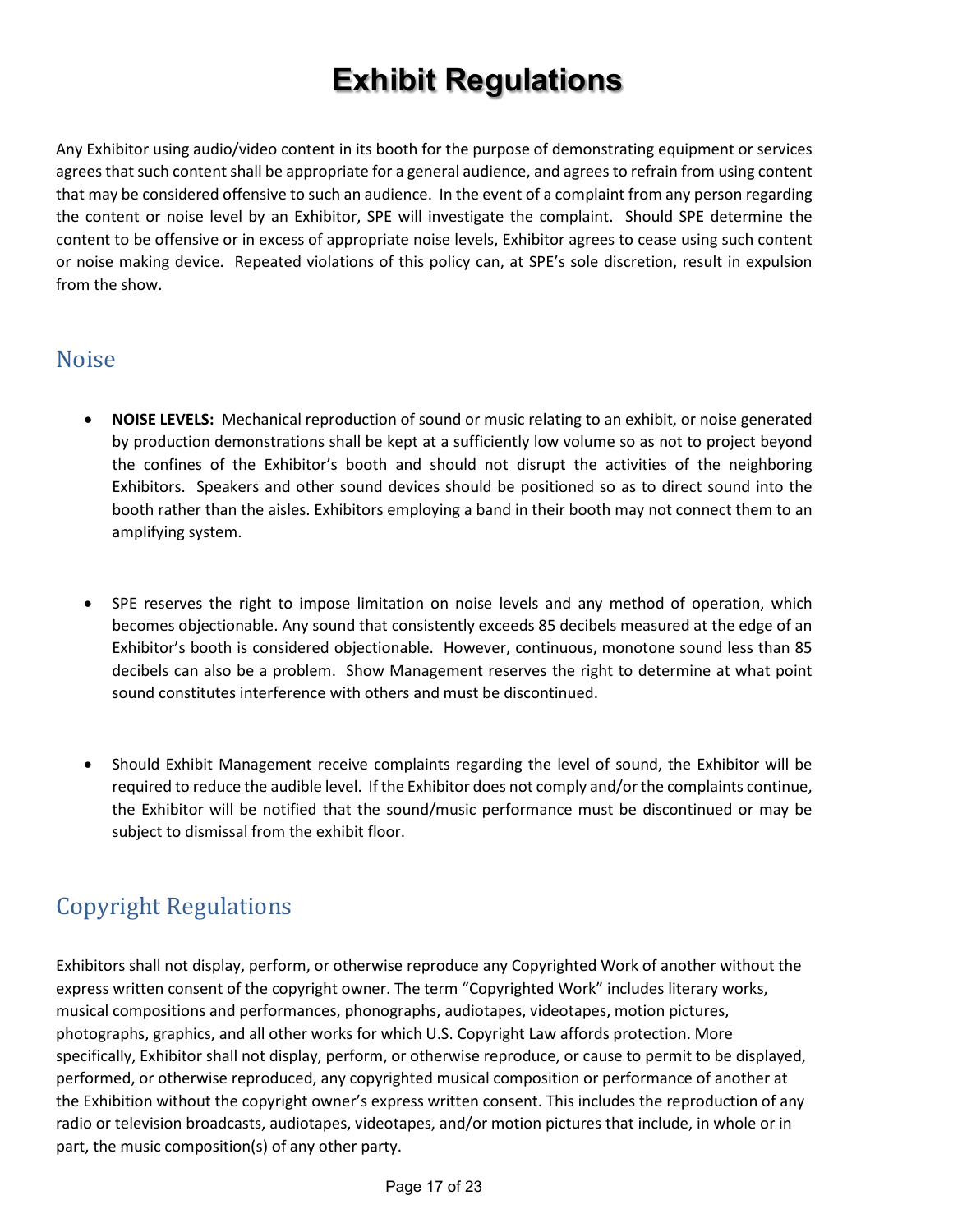## <span id="page-17-0"></span>Hospitality Functions

Only Exhibitors in good standing are permitted to host a hospitality function in an official Event hotel. (All requests for a hospitality suite or public function space must be made through SPE). If an exhibitor should cancel or not occupy the exhibit space during official Event hours, SPE reserves the right to notify the hotel to cancel any hospitality space and/or hotel guest rooms under that company's name. Exhibitor shall remain liable for the payments made to the hotel. Any Exhibitor or its division or subsidiary (whether or not that division is contracting for space in the Event), conducting any function in direct competition with the official Event hours, or at any time during the official Event days, will forfeit the rights of the exhibiting company to obtain hospitality suites and/or function space over the official Event days the next year and will forfeit 30 Priority Points. Under no circumstances will Exhibitor or any division or subsidiary be allowed to provide mass transportation of attendees from facility during the official Event hours**.**

## <span id="page-17-1"></span>**Insurance**

Insurance for fire, public liability and theft must be taken out by each Exhibitor at its own expense. The insurance is to cover the full period of occupancy of the premises by the Exhibitor, its agents and employees.

## <span id="page-17-2"></span>Employment and Venue Regulations

#### <span id="page-17-3"></span>Smoking Policy

Smoking is prohibited in all areas except in Designated Smoking Areas. Smoking is not permitted on the freight docks.

#### <span id="page-17-4"></span>Drones

Use of drones is not permitted indoors or outdoors at this facility.

## <span id="page-17-5"></span>Employment of Labor/ Union Jurisdiction

Exhibitor shall abide by and observe all federal, state and local laws, codes, ordinances, rules and regulations, and all rules and regulations of facility (including any union labor work rules). (Please refer to the Union Labor information provided in the Exhibitor Services Manual.)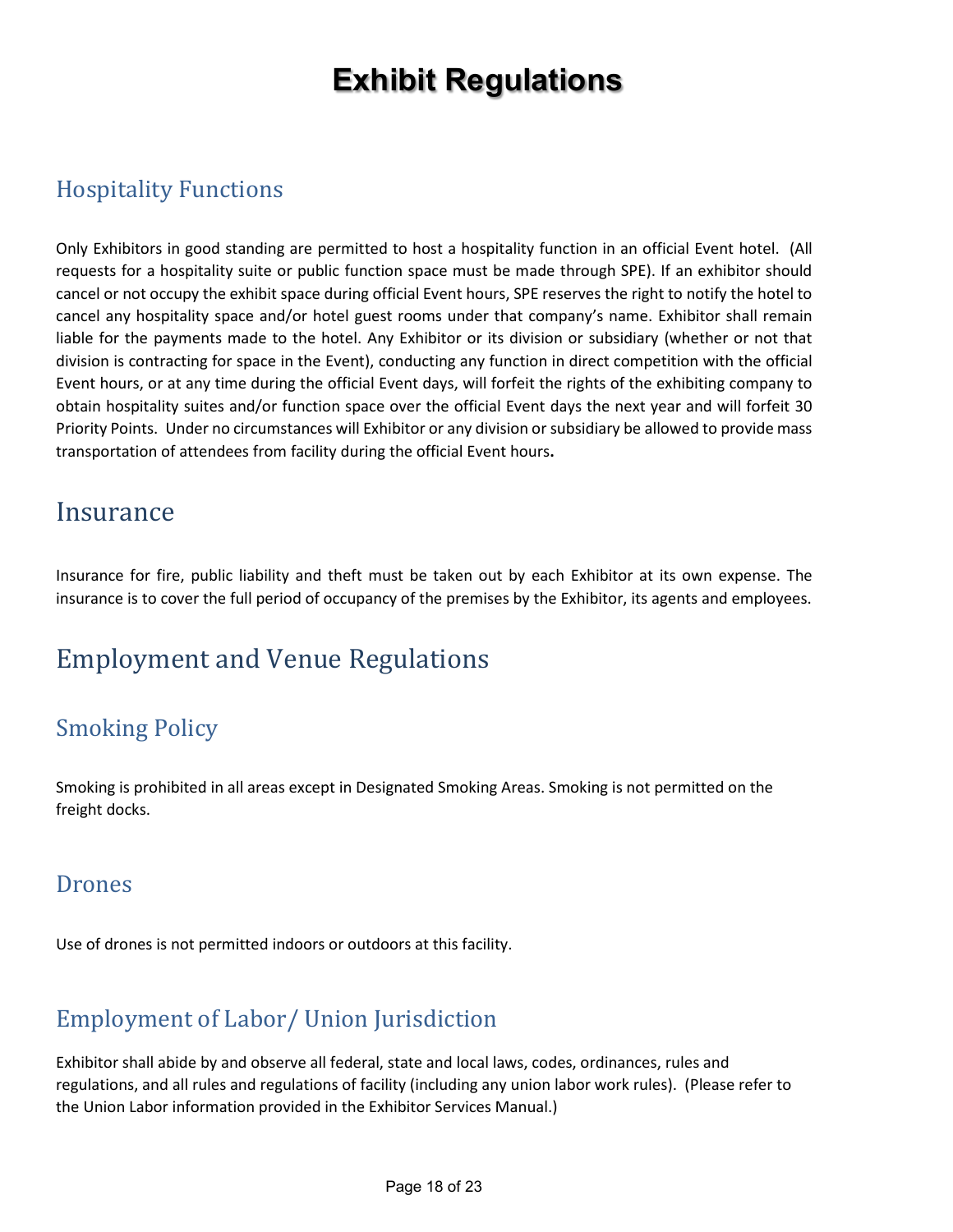#### <span id="page-18-0"></span>Age Restrictions of Exhibit Areas

No one under the age of 18 is permitted in the Exhibit Areas during move-in or move-out.

No one under the age of 15 is permitted in the Exhibit Areas during official show hours.

#### <span id="page-18-1"></span>Parking

Any vehicle parked on the street or in designated no parking zones or designated fire lanes will be towed to a location designated by exhibit facility at the owner's expense.

Parking permits must be obtained through the building.

## <span id="page-18-2"></span>Photography, Recording and Advertising Regulations

*To maintain the unparalleled technological experience, SPE must enforce a photography and videography policy which will protect the leading-edge technology showcased at the event.*

- The following guidelines apply for attendees, exhibiting personnel and exhibitor-appointed photographers at the Society of Petroleum Engineers.
- No audio or video recording or still photography may occur without SPE's permission.
- Attendees, exhibiting personnel and exhibitor-appointed photographers are prohibited from shooting video or photos anywhere in the sessions and the indoor and outdoor exhibition areas. If you see any unauthorized persons who are using cameras of any sort (including camera phones) in the sessions or indoor and outdoor exhibition areas, please contact Exhibit Management.
- Exhibitors *are* permitted to shoot video or take photographs under the following guidelines:
	- $\circ$  In their own booth for promotional use at any time the exhibition is open, without seeking SPE's permission.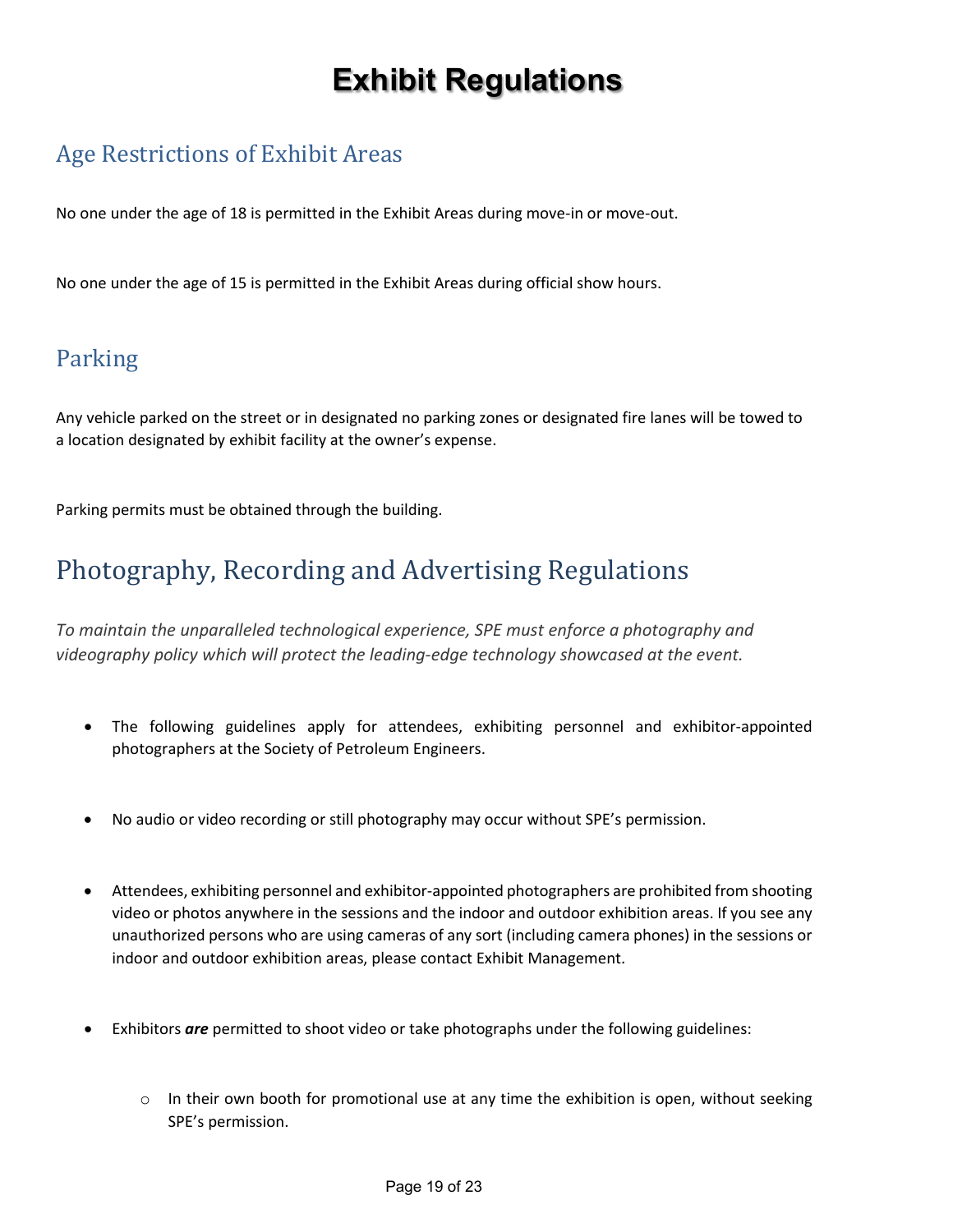- o At their company press conference held in the SPE press conference room.
- o By using outside photographers and video crews. Outside photographers and video crews are required to obtain permission from SPE Press Room to shoot photos or video of the exhibition.
- o Outside photographers and video crews do not qualify for press badges.
- o Outside video crews or photographer must use an Exhibitor-Appointed Contractor badge.
- o Exhibitors are responsible for supervising the activities of outside video crews and photographers so that they comply with SPE guidelines.
- Exhibitors *are not* permitted to shoot anywhere else on the SPE exhibition floor or anywhere else throughout the conference.
	- o When shooting photography or video in their own booth, no other Exhibitor's booth may appear in the shot. SPE Press Room staff can provide overall shots of the exhibition or other aspects of SPE if needed. Please contact the SPE press office at media@SPEnet.org.
	- o After-hours photography or video are not permitted without making arrangements in advance with SPE exhibit staff.

Exhibitors are responsible for all their company personnel and as such are responsible for communicating these Exhibit Regulations as well as all rules to their employees.

#### **Exhibitor Staff Penalties for Violating the SPE Photography Policy**

• **First Warning:** Exhibitor staff will receive a verbal warning about the policy from SPE Staff. They will receive a notation on their exhibitor badge indicating that they have received an initial verbal warning.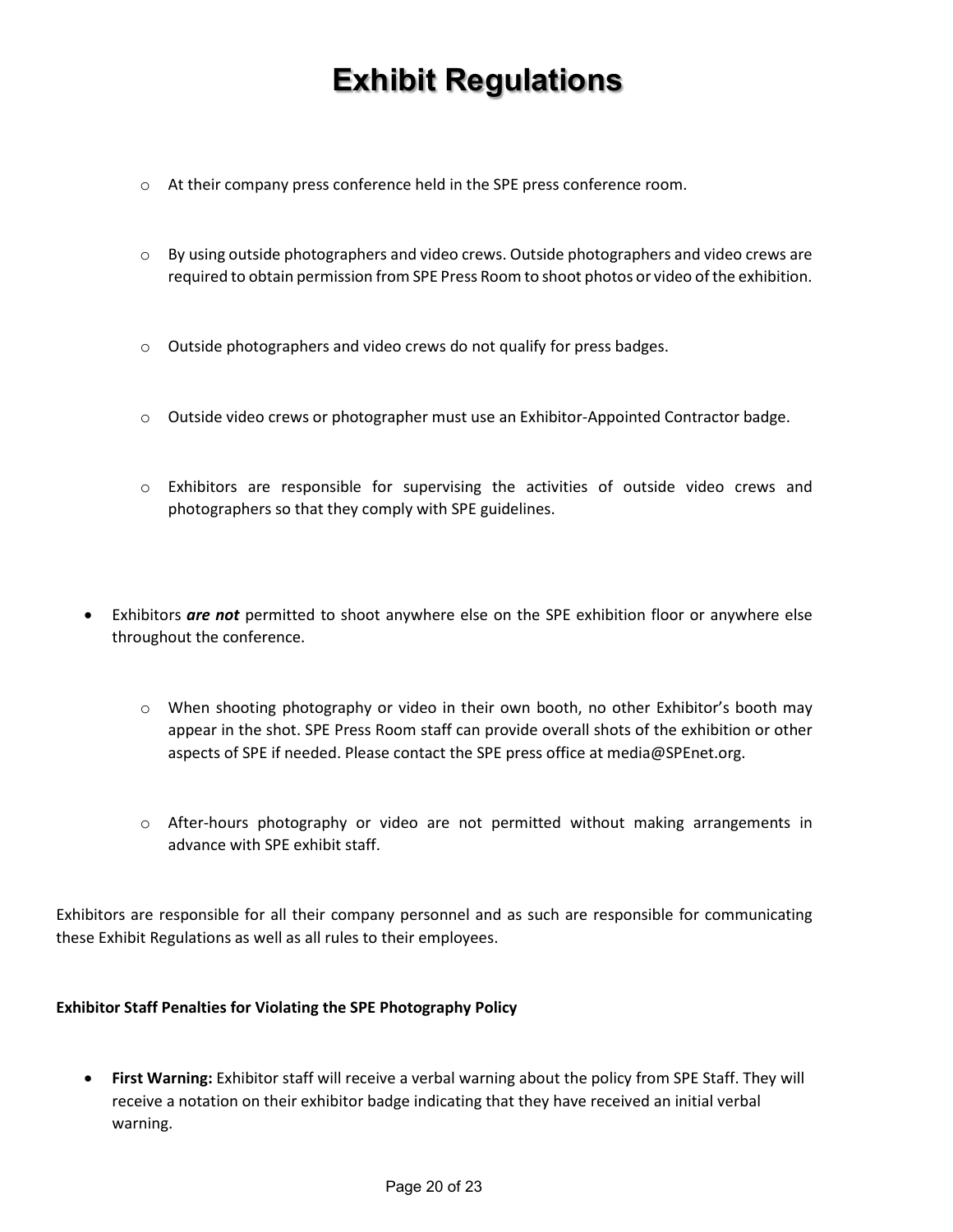SPE will also inform the exhibiting company's primary contact about the incident and the consequences for a second offense. Failure by SPE to inform the exhibiting company's primary contact about the first incident shall not relieve the exhibiting company from the consequences of a second incident.

• **Second Warning:** Exhibitor staff badge will be confiscated, and the exhibitor staff person will be escorted off the premises by SPE Staff and/or security personnel.

The exhibiting company will also lose 10% or 100 priority points, whichever is greater, for SPE.

Video/photography/audio news media guidelines for outside photographers and video crews will be posted on the Press page of the SPE website. To arrange for Press Video/Photo/Radio Opportunities please contact [media@SPEnet.org.](mailto:media@otcnet.org)

#### <span id="page-20-0"></span>Marketing and Advertising

- Samples, souvenirs and advertising material may be distributed by the Exhibitor only from within its booth. Balloons (including helium) and stickers are prohibited in the building. (Handouts with gummed backing that adhere or cause adhesion are considered stickers.) Cost of repair due to damage to the facility caused by stickers obtained from an Exhibitor will be the responsibility of that Exhibitor. Exhibitors handing out stickers at the Event will have 5 priority points deducted. Failure to discontinue handing out stickers after a verbal or written warning will result in the loss of 25 additional priority points.
- **DISTRIBUTION OF PUBLICATIONS:** Publications/brochures may only be distributed from the Exhibitor's booth **– no distribution is permitted from the aisles of the Exhibition Hall, the registration area, or anywhere in the building, nor may publications or brochures be left on the table in the foyer or any conference area.** Failure to comply with this regulation will result in the loss of 5 priority points for the exhibiting company. Publication Cubicles may be rented by companies for their industry related publications. Brochures other than those assigned to the company renting the cubicle will be removed and destroyed. This regulation pertains to pre-show as well as during the exhibition.

#### <span id="page-20-1"></span>Solicitation

Exhibitors who have purchased a sponsorship may not distribute their collateral materials to other Exhibitor's booths. SPE is responsible for the production of signage and the distribution of items associated with an Exhibitor's sponsorship. This regulation applies to pre-show as well as during the exhibition.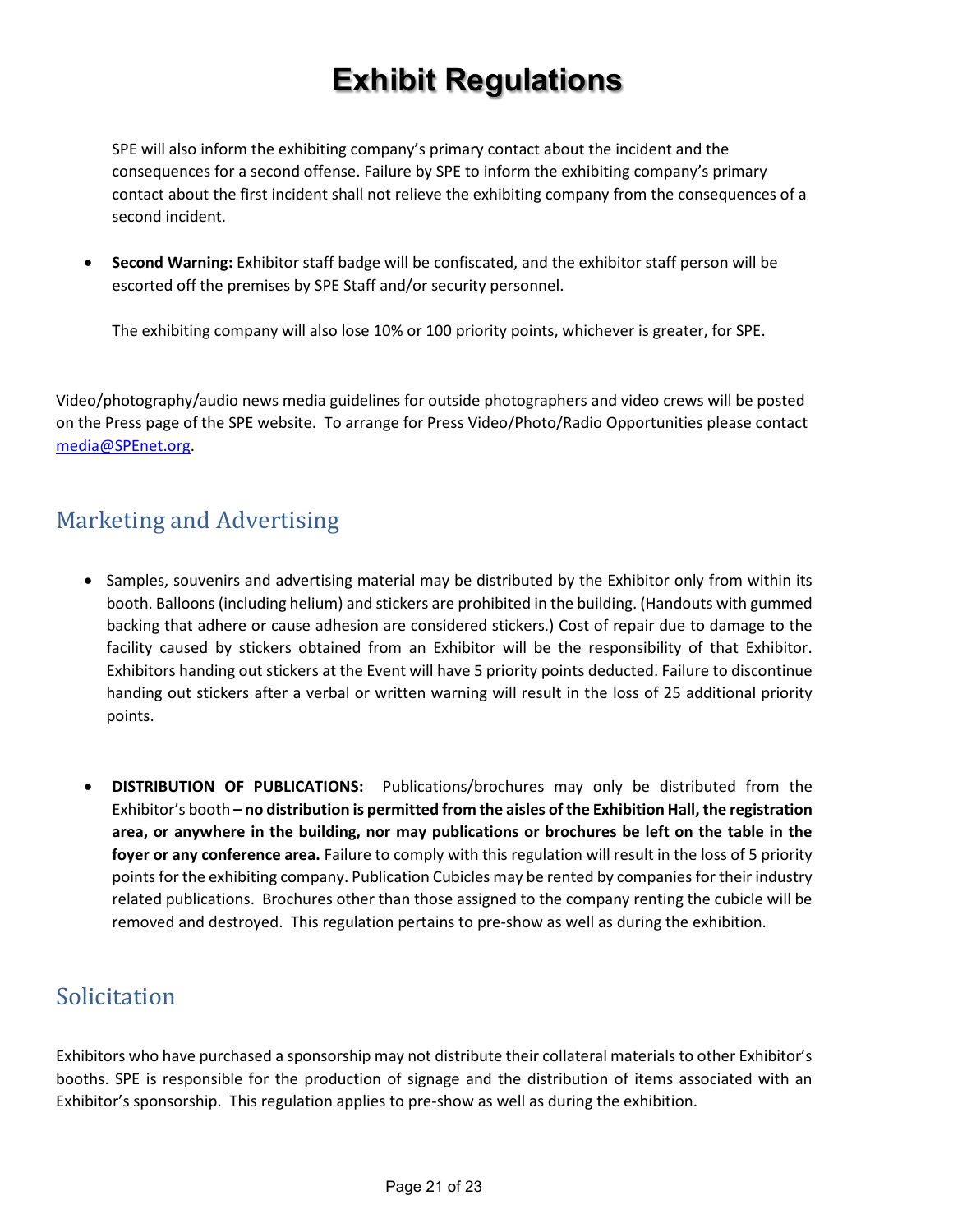#### <span id="page-21-0"></span>Market Research and Surveys

Any Exhibitor wishing to conduct market research or surveys during the event must adhere to the following procedures. Surveys and questionnaires must be submitted for approval to the SPE Exhibits Manager no later than sixty (60) days prior to the event. All surveys/questionnaires must be conducted within the confines of the Exhibitor's booth. At no time may exhibit personnel leave their booth to encourage participation or to survey/question attendees.

Market research companies must identify the names of the clients for whom they are conducting research. Survey documents and any publication or results may not include the name of the conference or make any reference to the event which might cause respondents or readers to believe that SPE is endorsing, approving, or involved with the research. Exhibitors who violate these guidelines may jeopardize their earned priority points and future participation in SPE.

#### <span id="page-21-1"></span>Registration Lists/Lead Retrieval

Exhibitor understands and agrees that in exchange for its payment, it will receive solely the right to use the exhibit space. Exhibitor may use the Official Contractor for Lead/Data Retrieval System to collect information regarding persons who visit its exhibit space. The information collected with the Lead/Data Retrieval System is for the sole use of the company or business organization that collects it. Exhibitor understands and agrees that (i) under the terms of its license, it may not attempt to develop a compilation of attendees and/or other participants of the Event by exchanging any lead information collected at the Event with other attendees, exhibitors and/or other participants at the Event or with third parties not associated with SPE and (ii) the compilation of the attendees and/or other participants of the Event is sole property of SPE and that SPE offers that compilation for sale. Exhibitor agrees that it will not use any lead data collected at the Conference to attempt to develop a compilation of attendees and/or participants that would be competitive to, or could be used in lieu of, the compilation that SPE offers for sale.

## <span id="page-21-2"></span>SPE Show Management's Discretionary Rights

SPE Show Management reserves the right, at its sole discretion, to withhold approval or to dismiss from the event, any service contractor whose participation in the event may, in the opinion of SPE, lead to strikes, picketing, or other labor action directed at the event, or other disruptions of the event, or other reasonable interference with or inconvenience to the event or any Exhibitors.

*Failure to meet any one of the above steps could jeopardize the Exhibitor-Appointed Contractor's ability to obtain work authorization.*